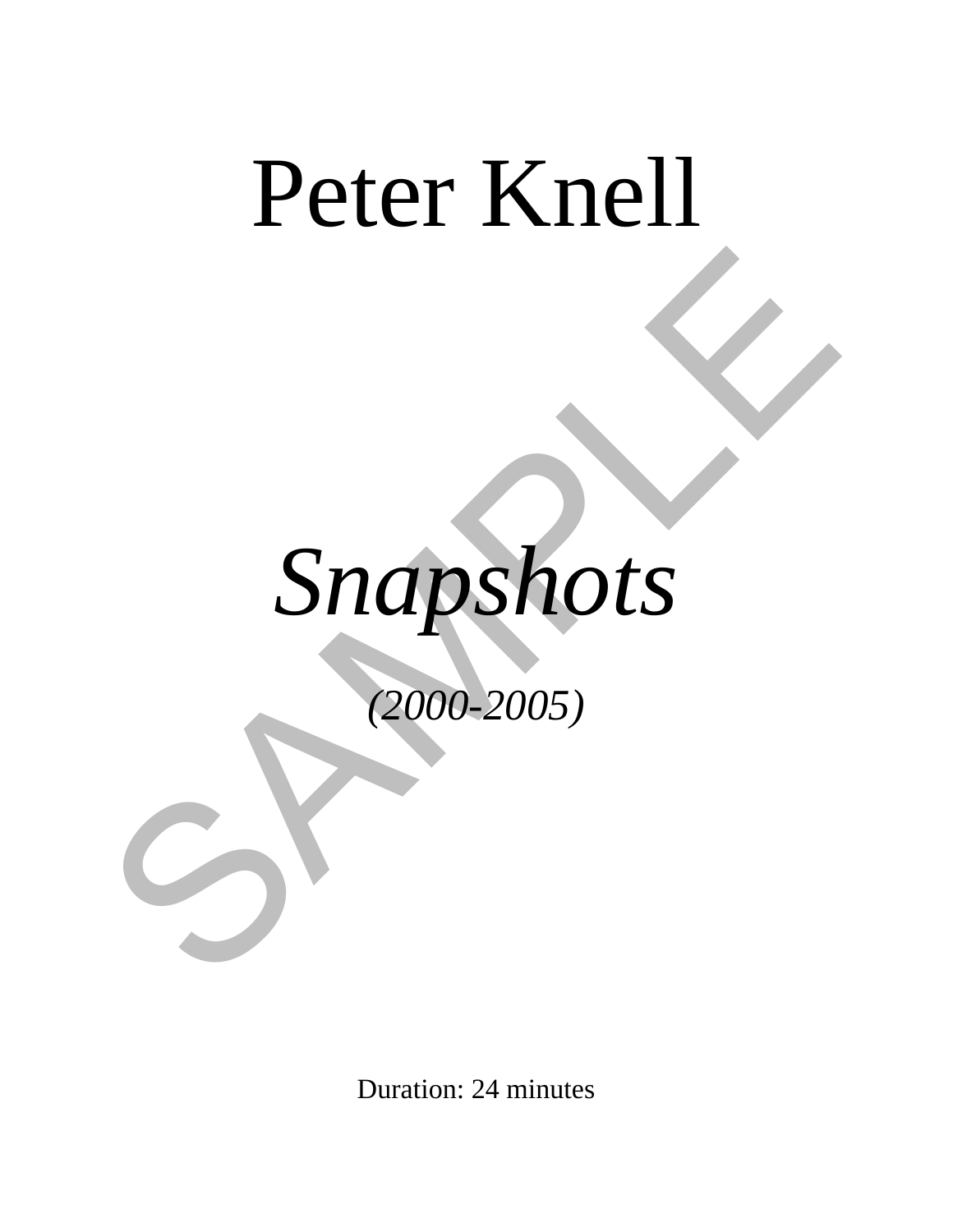### Peter Knell

838 S. Arroyo Blvd. Pasadena, CA 91105 tel: +1.323.687.1870 www.peterknell.com

### **Biography**

**EXAMPLE 10:** 1970) has received numerous uswards in antional and international competitions, including First Prizes in<br>Unimpige Symphory Orchestra's 10th New Music Festival International Composes Competition, the Indiana Peter Knell (b. 1970) has received numerous awards in national and international competitions, including First Prizes in the Winnipeg Symphony Orchestra's 10th New Music Festival International Composers Competition, the Indiana State University Contemporary Music Festival/Louisville Orchestra Prize, and the Omaha Symphony Guild International New Music Competition, as well as Second Prizes in the Fourth International Witold Lutoslawski Composers Competition, the First International Composers' Competition *"In Memoriam Zoltán Kodály"*, and the Cincinnati Symphony Orchestra's Young Composers Competition. Peter was awarded a Fulbright Fellowship, a BMI Student Composer Award, two ASCAP Foundation Morton Gould Young Composers Awards, grants from the Paloheimo Foundation and Meet the Composer, and commissions from the Fromm Music Foundation/Ying Quartet, Winnipeg Symphony Orchestra, Barlow Endowment for Music Composition, Utah Arts Festival, Pacific Serenades, Oakland East Bay Symphony, and Dale Warland Singers, among others.

Peter's music has been performed at the Aspen, Bowdoin, Chautauqua, June in Buffalo, Norfolk, Oregon Bach, Ernest Bloch, New Music North and MATA festivals, by ensembles such as the Hungarian Radio Orchestra, Louisville Orchestra, Kremlin Chamber Orchestra, Filharmonia de Stat "Transilvania", Winnipeg, Omaha, Richmond, Memphis, and Oakland East Bay Symphony Orchestras, the Doric String Quartet, Onyx String Quartet, Verdi Quartett, Southwest Chamber Music, Volti Chamber Chorus, counter)induction, and by soloists including James Dunham, Martin Chalifour, and the German alto Ingeborg Danz. It has been broadcast in Russia, Canada, Hungary and Finland, as well as in several American cities. His orchestral work *LINES/ANGLES* was the American selection for the ISCM World Music Days 2009 and was performed in September 2009 by the Swedish Radio Symphony Orchestra.

Peter's solo violin work *Seven Last Words*, based on paintings of German artist Rolf Stein, is available in a book/compact disc format from Valve-Hearts, Cologne. A compact disc featuring his orchestral work, *"...the weakening eye of day"* in a live performance by the Budapest Symphony Orchestra is available on the Artisjus label, and a compact disc featuring German pianist Susanne Kessel performing two of his *Four Snapshots* is available on OehmsClassics. A compact disc of Peter's complete piano music performed by German pianist Markus Pawlik was released by Sono Luminus in January 2013.

Peter holds degrees from Princeton University (BA), the Juilliard School (MM), and the University of Texas at Austin (DMA), and he was a Fulbright Fellow at the Sibelius Academy in Helsinki, Finland. His principal composition teachers have included Dan Welcher, Donald Grantham, and David Diamond. He is currently based in Los Angeles.

### **Program Note**

*Snapshots* was composed between 2000 and 2005. I was asked to write a set of character pieces for the piano. Searching for a unifying theme, I gravitated to the most obvious and basic fact about the piano – its division into white notes and black notes. Thus was born a set of pieces in which each in some way pits the white notes of the piano against the black notes. Originally composed in three distinct sets, the *Snapshots* were combined into a larger whole in 2009 as the result of a recording project with the pianist Markus Pawlik. The set may be performed as a whole, or subsets of the *Snapshots* may be performed at the pianist's discretion. Two of the original sets were composed as the result of commissions from the Virginia Music Teachers' Association (2000, numbers IV, V, VII, X, XI, XIV, XVI, XVIII, XIX) and California Music Teachers' Association (2005, numbers VI, VIII, XII, XIII, XV, XVII, XX, XI, XII), and they were composed to address a range of styles and technical challenges. The middle set was composed for the high school level of the Renee B. Fisher Competition (2003, numbers I, II, III, and IX) and explores a range of technical and musical challenges at a higher level.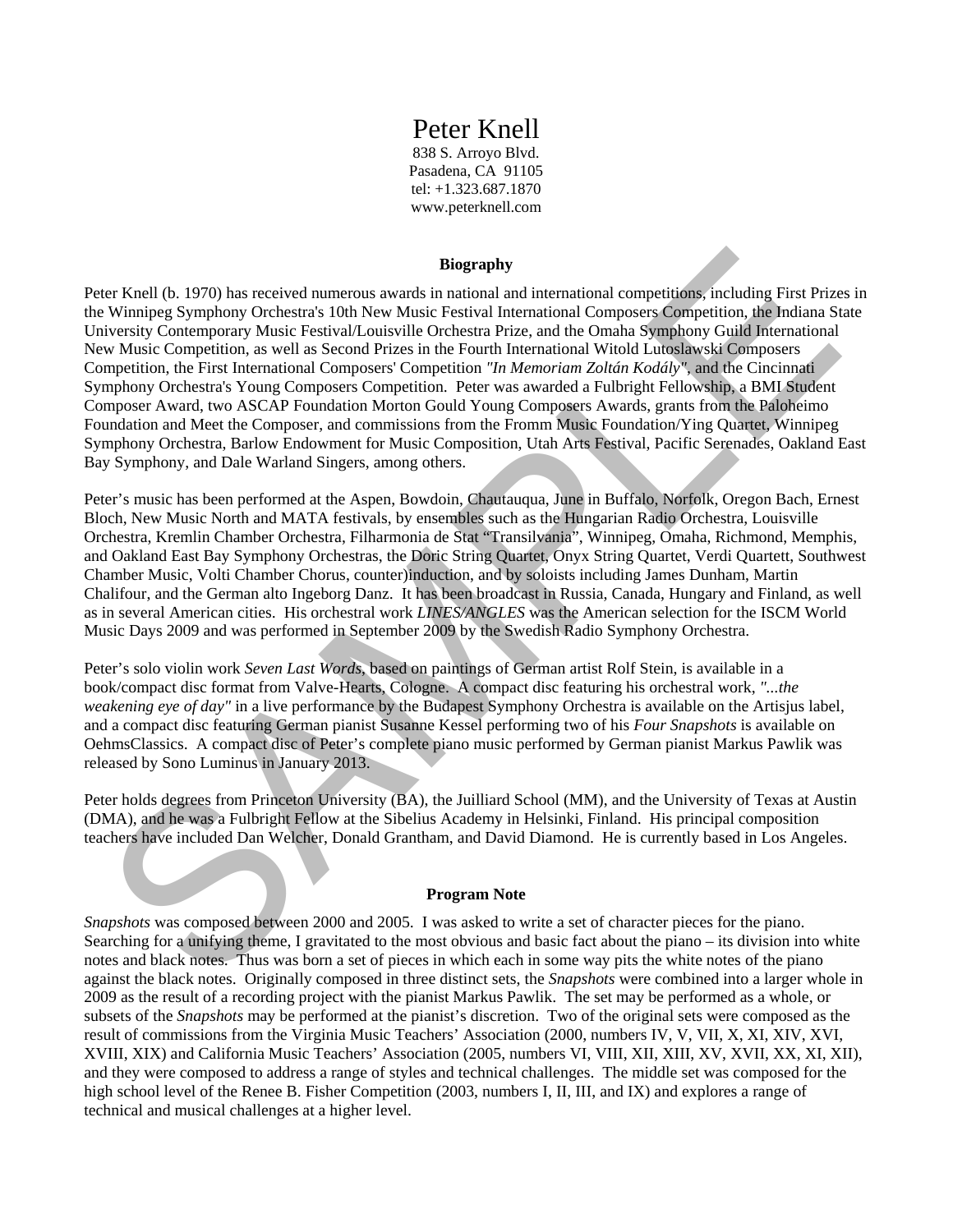

ALL RIGHTS RESERVED.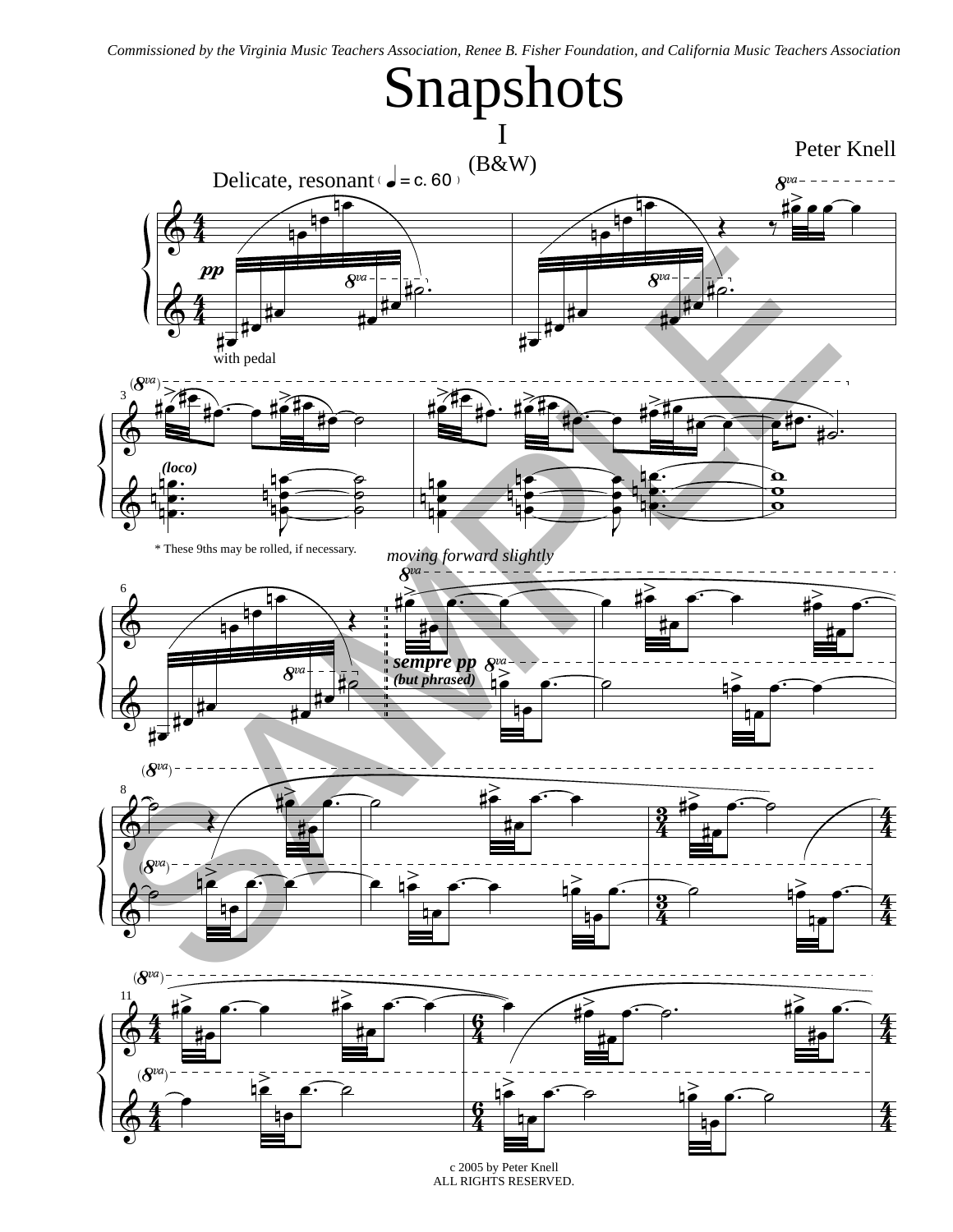







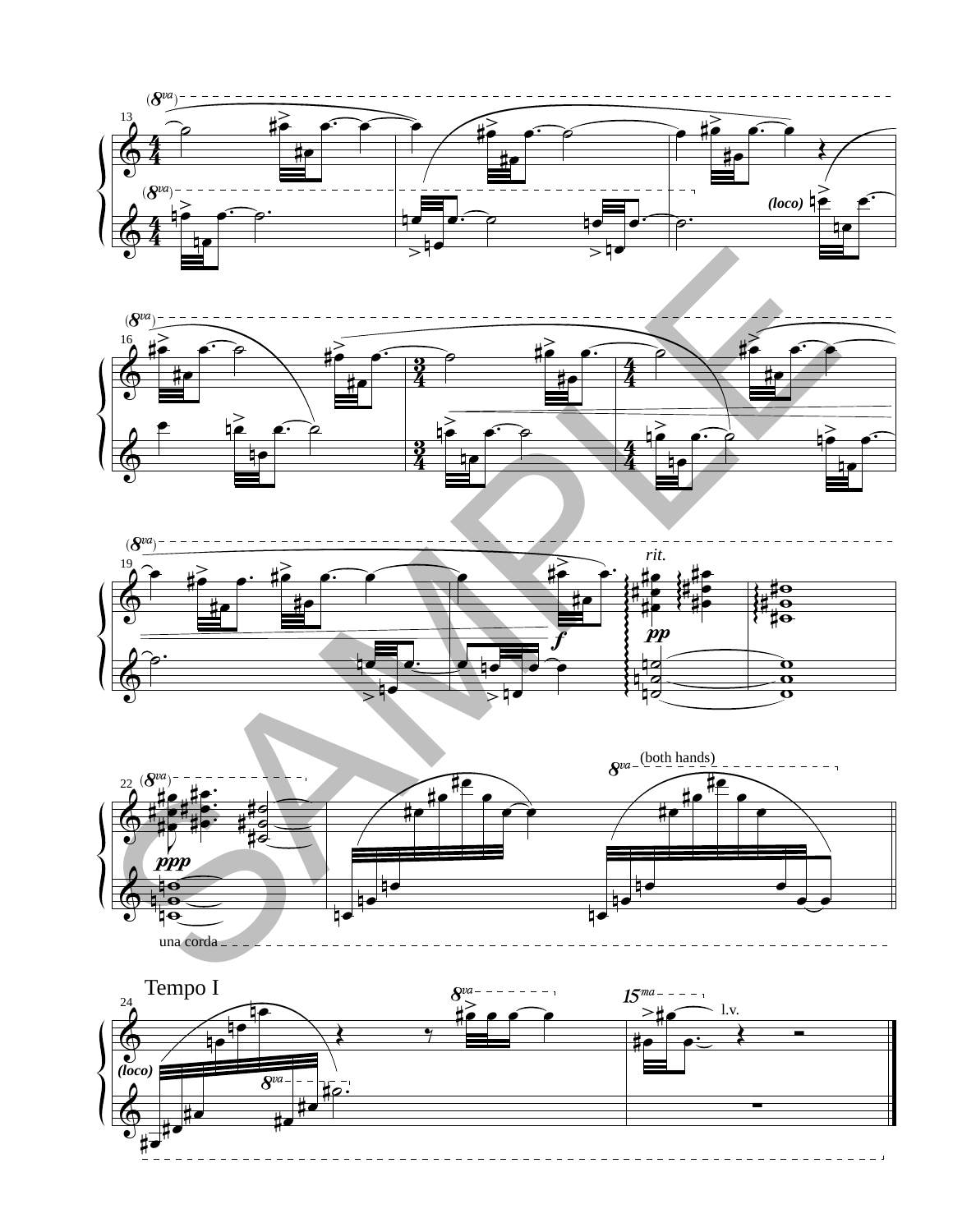



In general, white clusters should be played with the palm of the hand and black clusters with the fingers, though the performer may use their discretion. The long white clusters should be played with the forearm and rolled downwards (as indicated). The notation is precise in terms of pitch, except for the forearm clusters, which will depend on the length of the pianist's arm. Generally, they should lead to the following notes.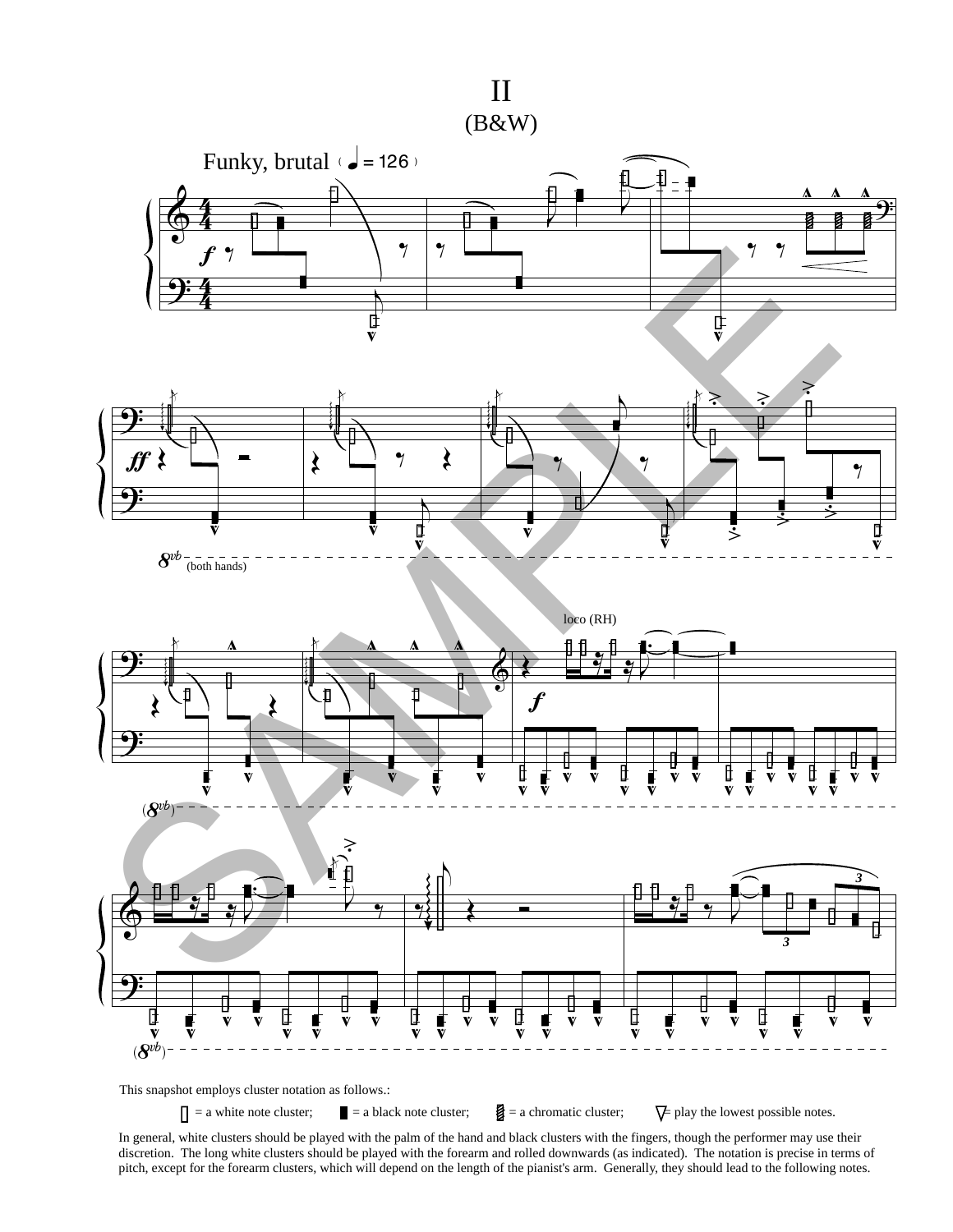





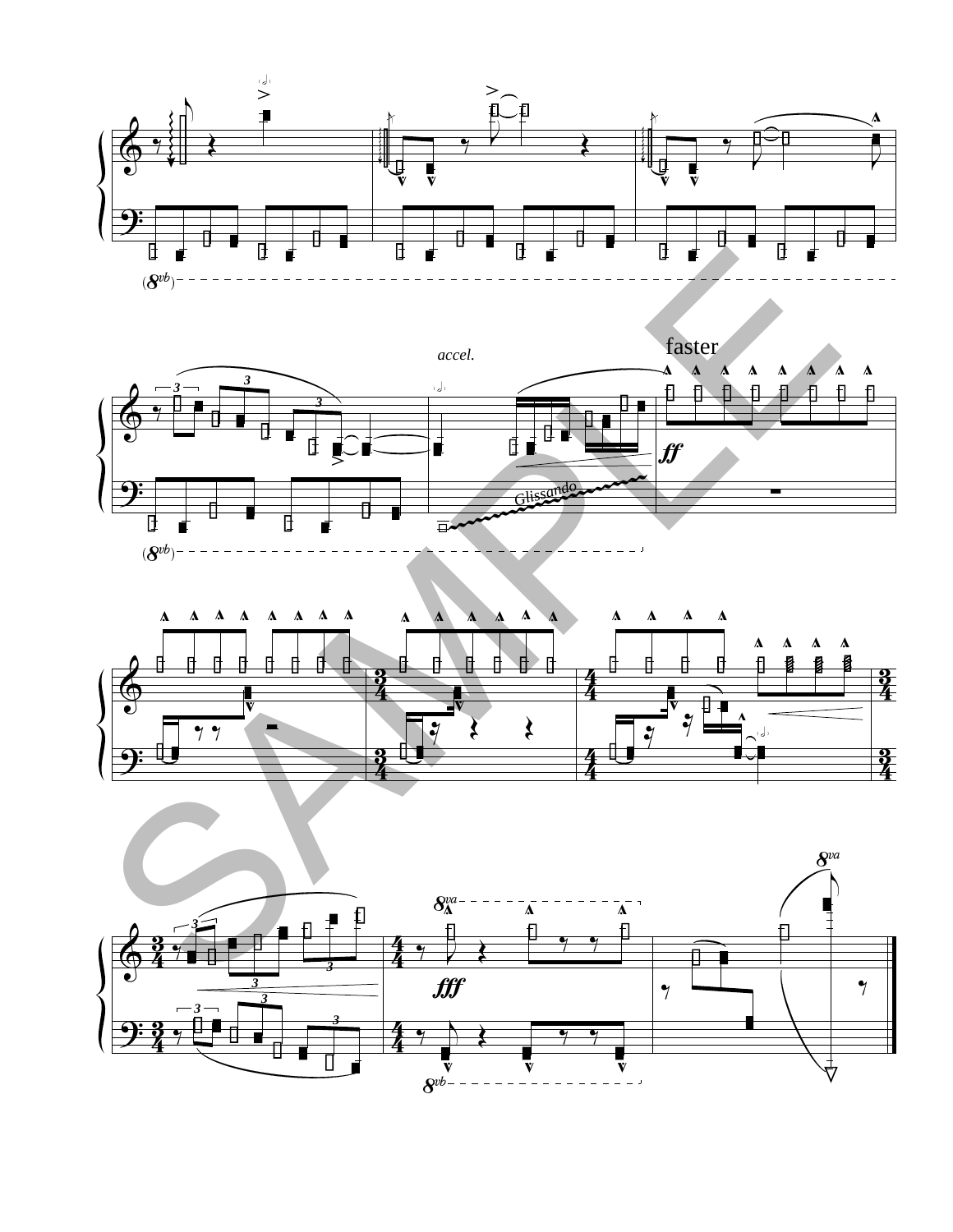

This piece should be played freely and with no sense of pulse. Note durations are approximate, though their relative positions should be observed.

Note duarions are as follows (from shortest to longerst):  $\bullet \quad \circ \quad \circ \quad \bullet \quad \bullet \quad \bullet \quad \bullet$ 

III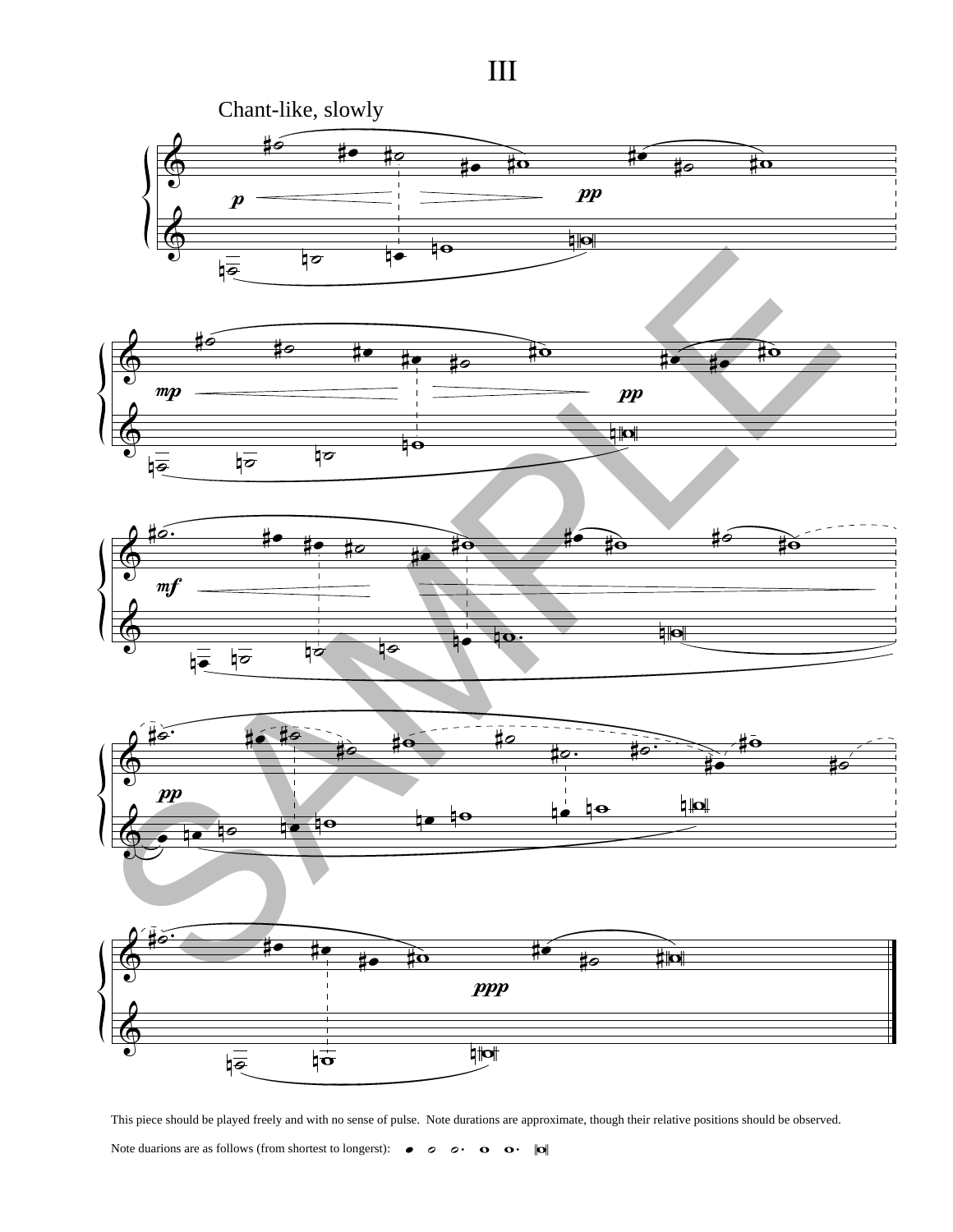







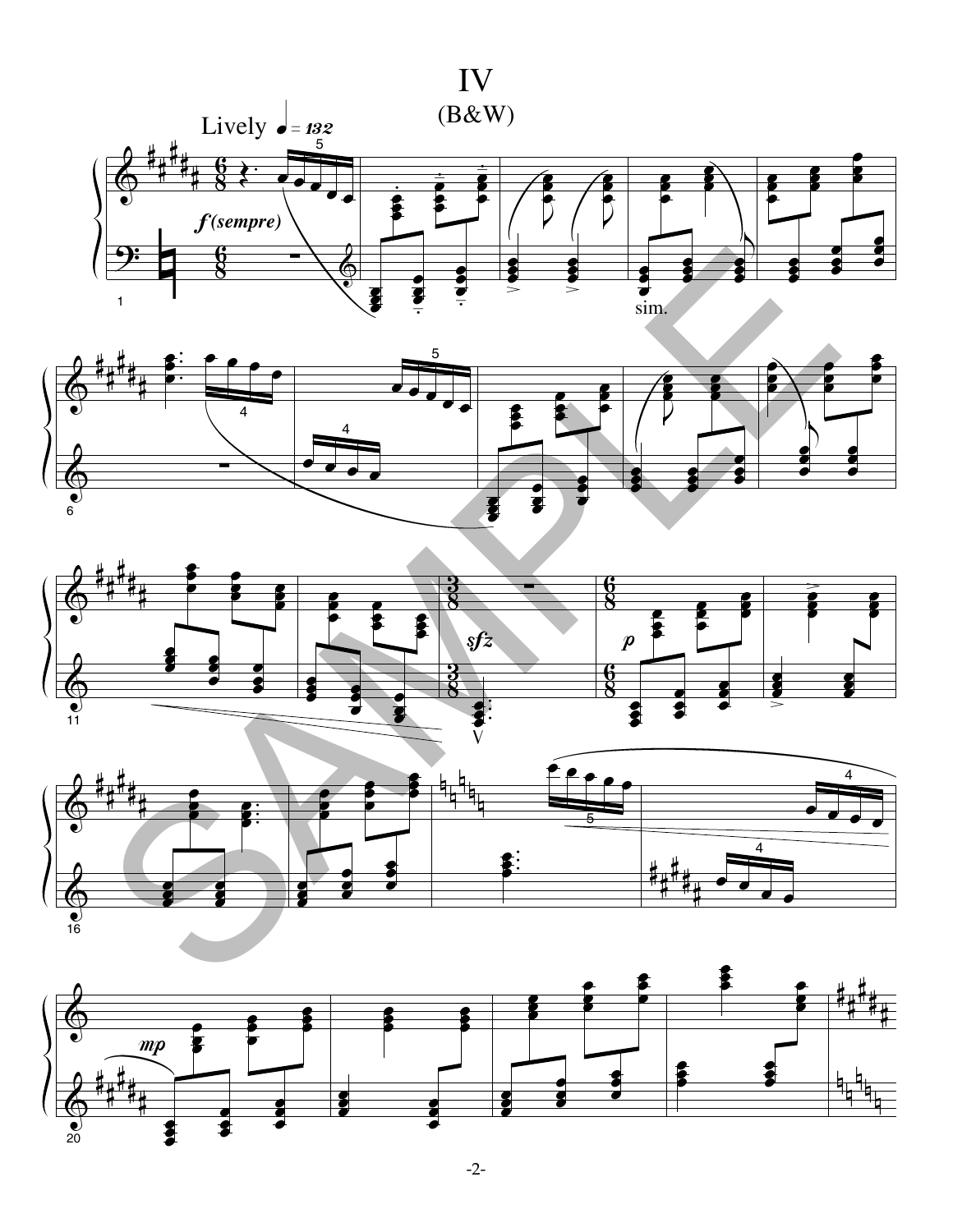







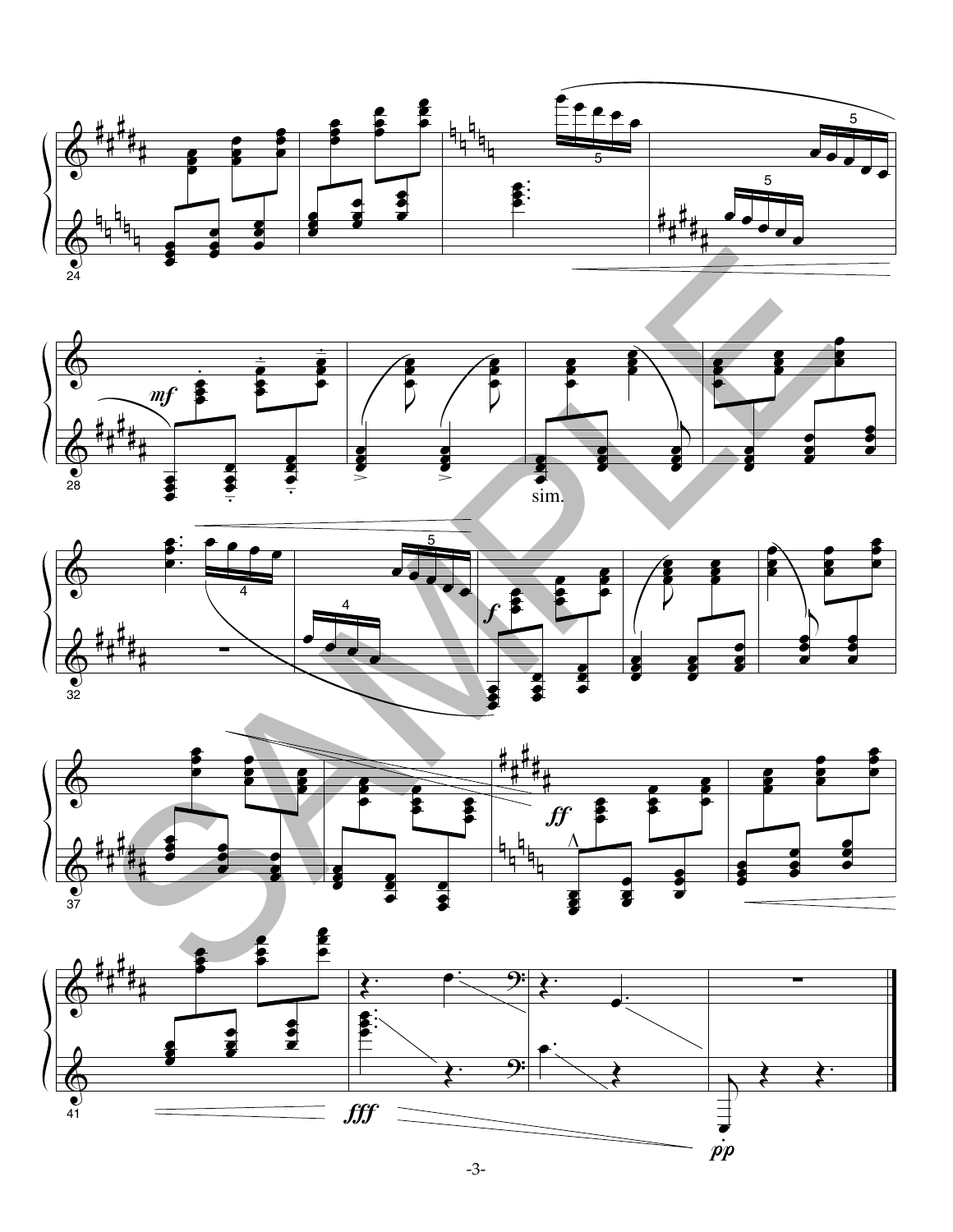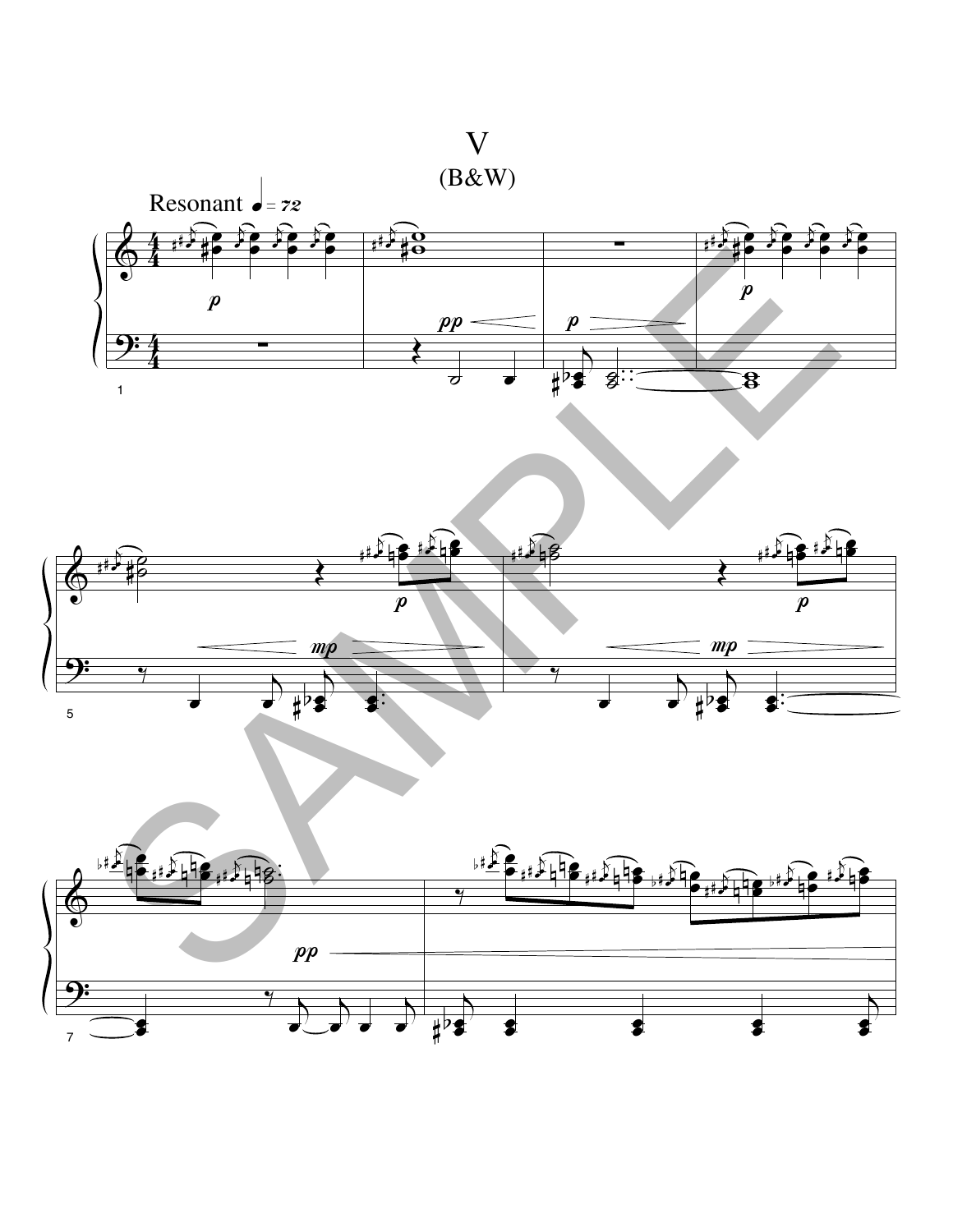



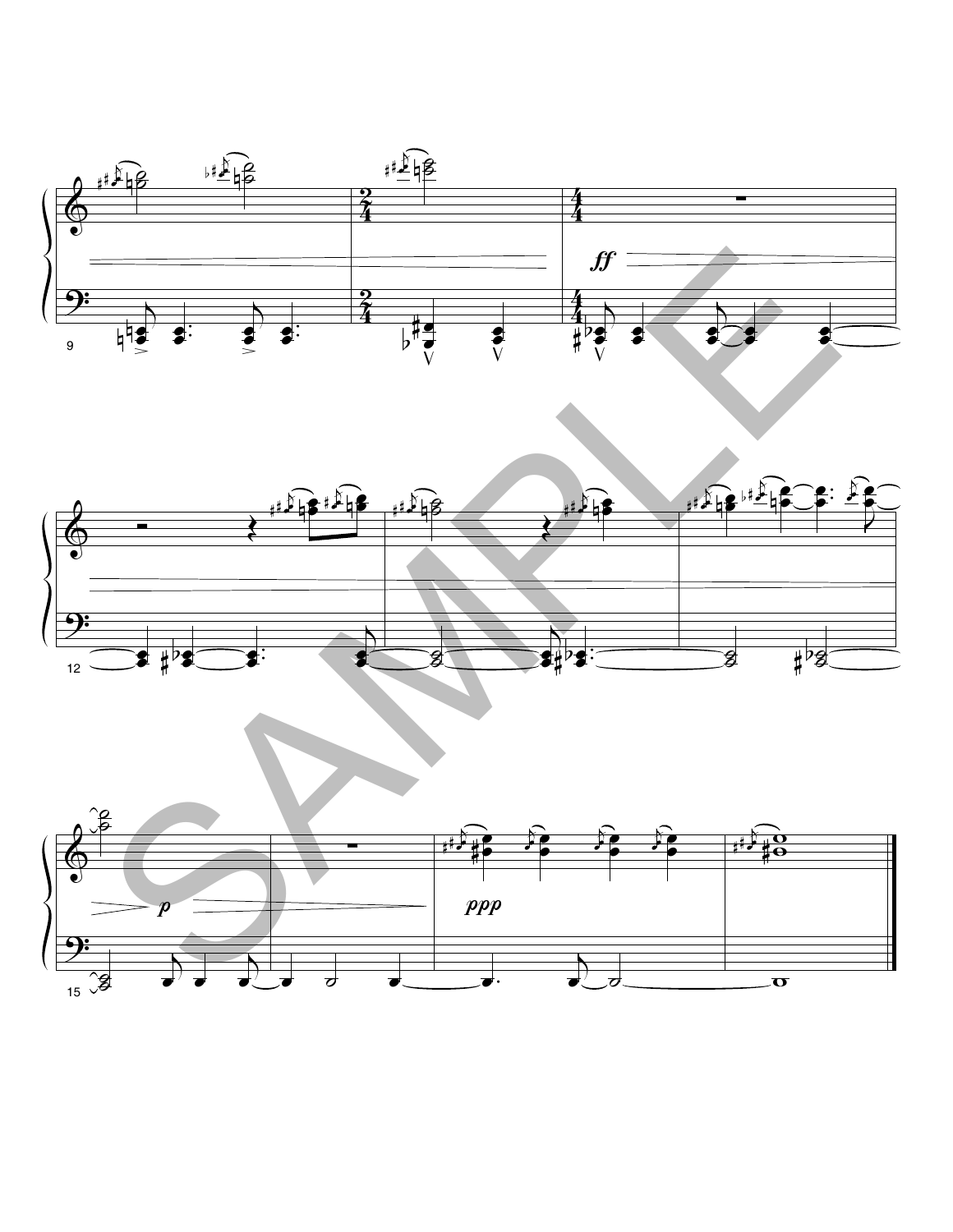











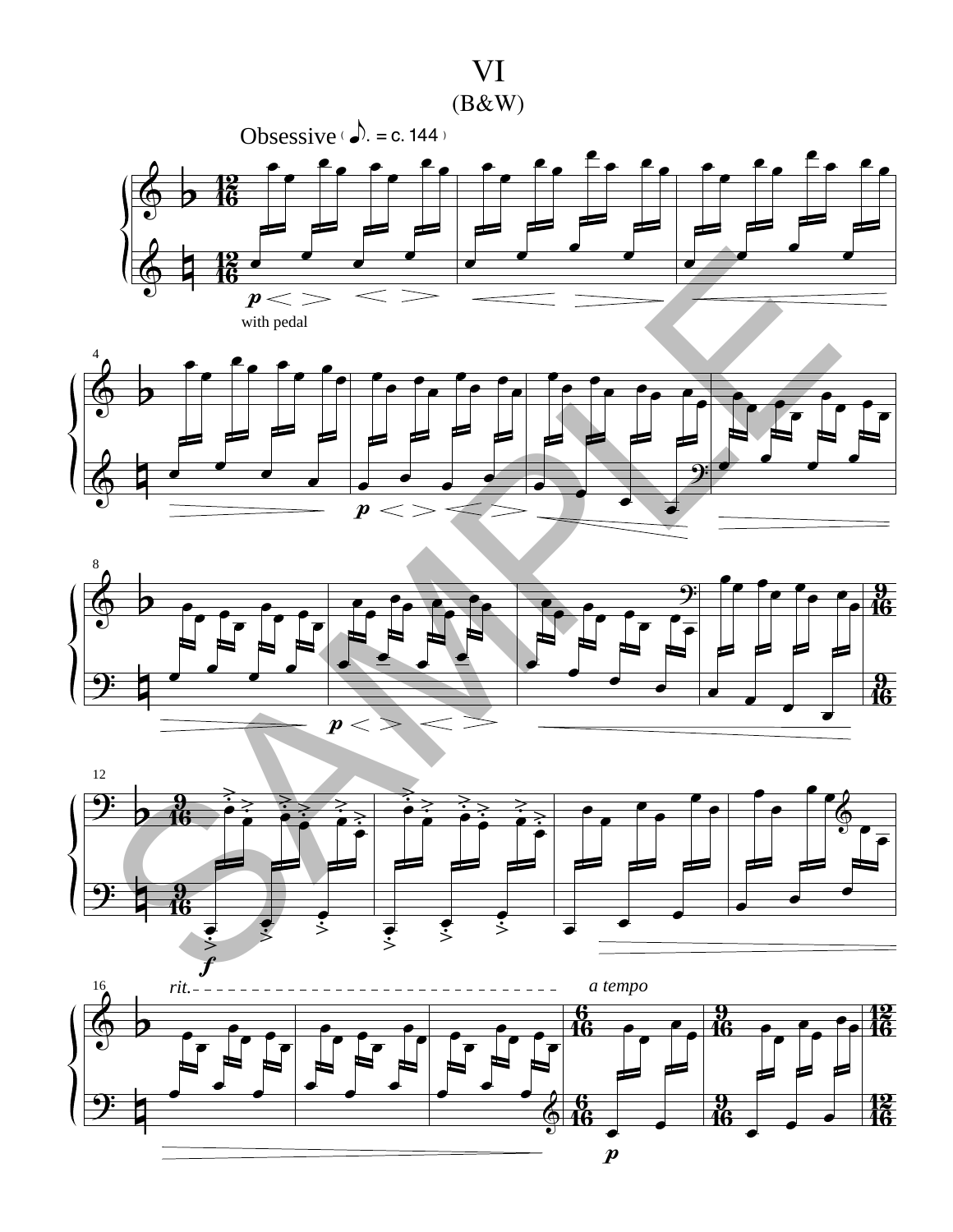







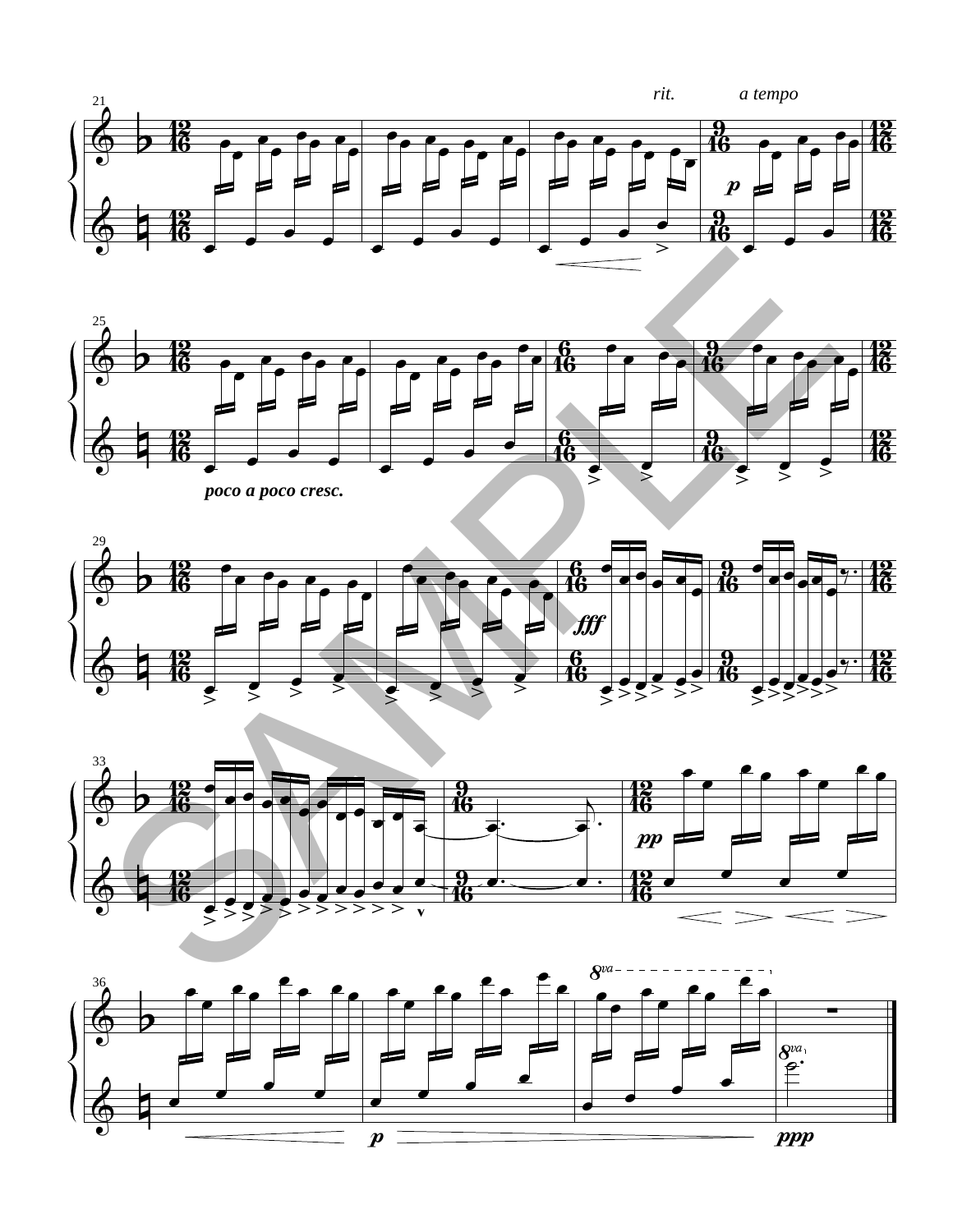





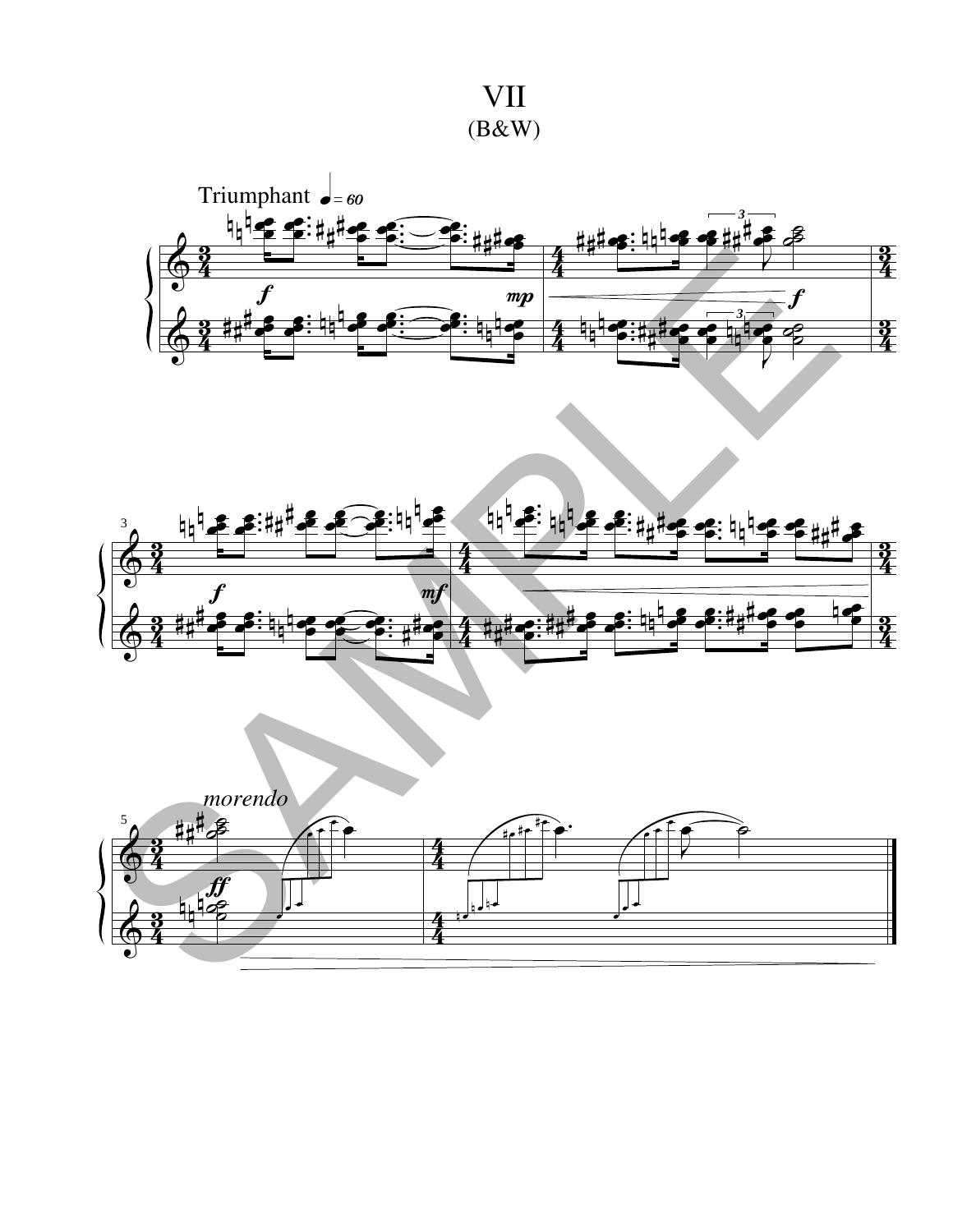











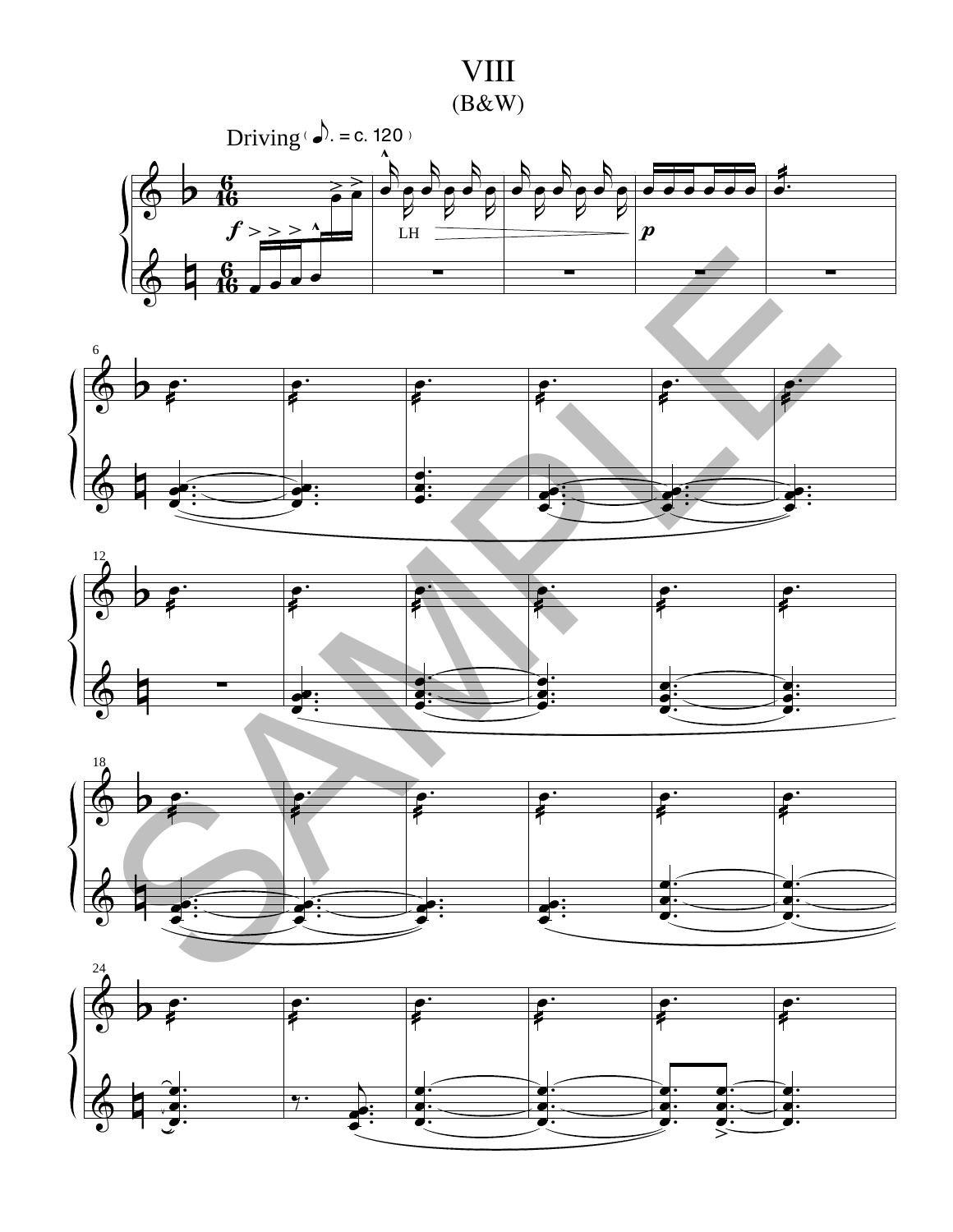







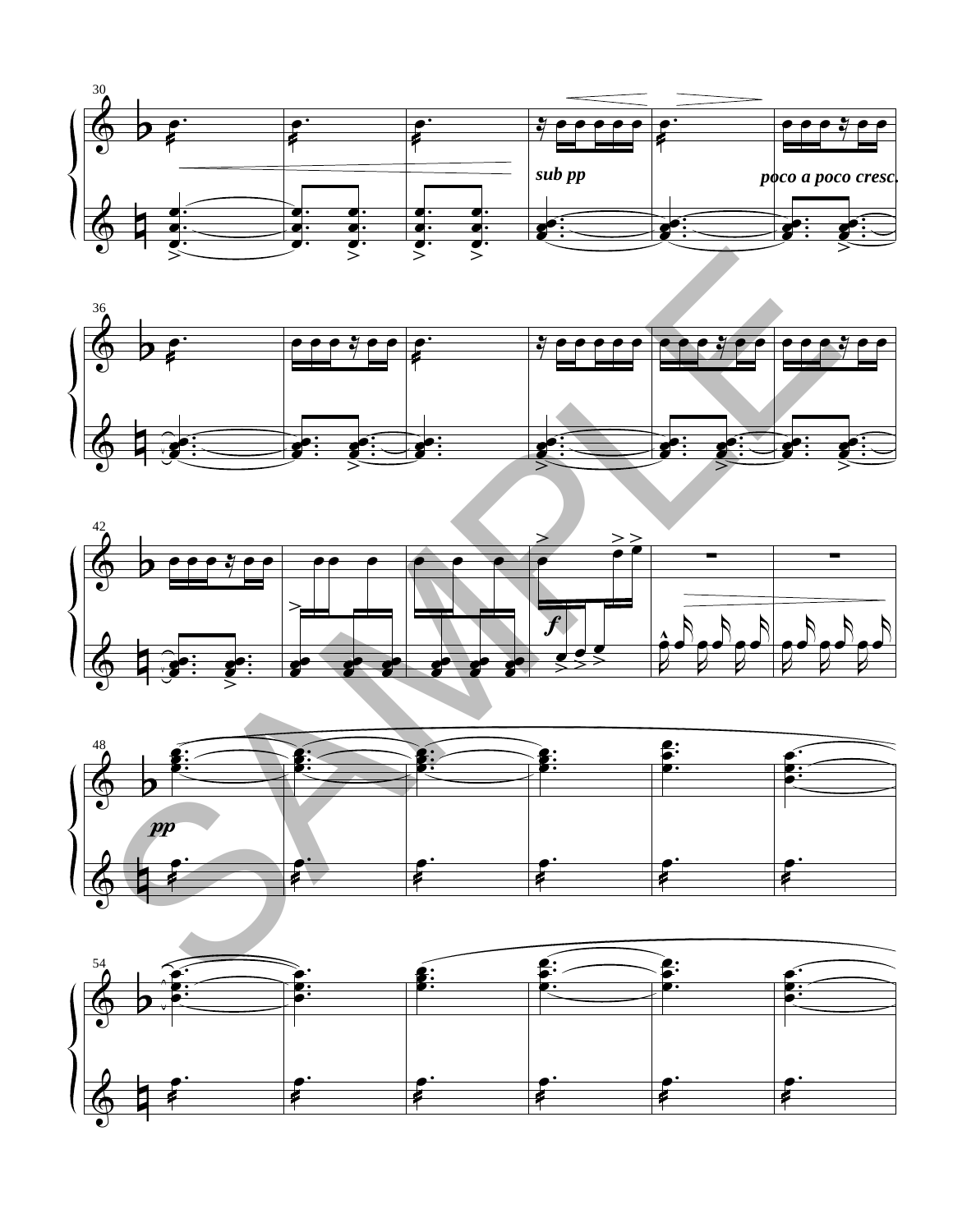







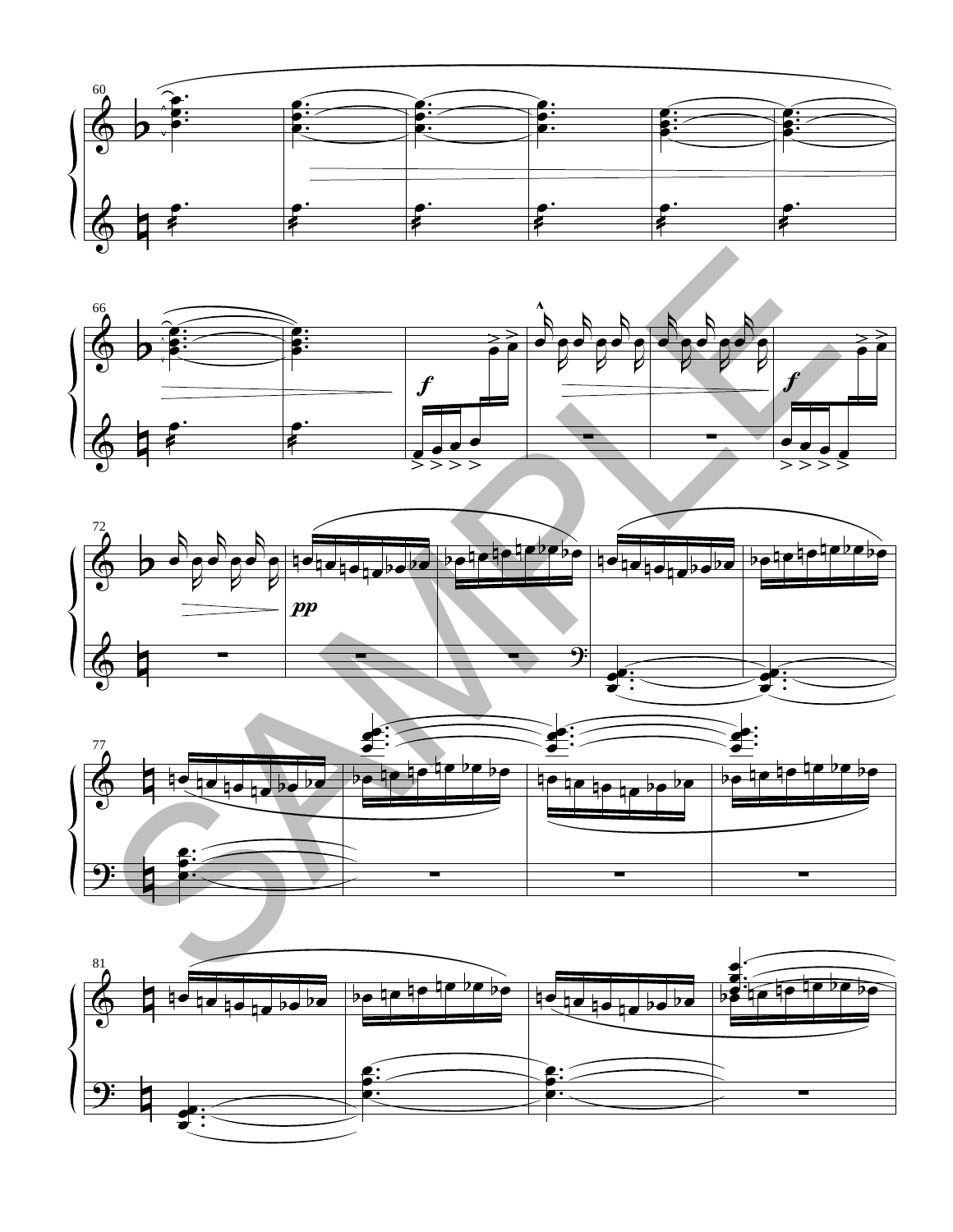







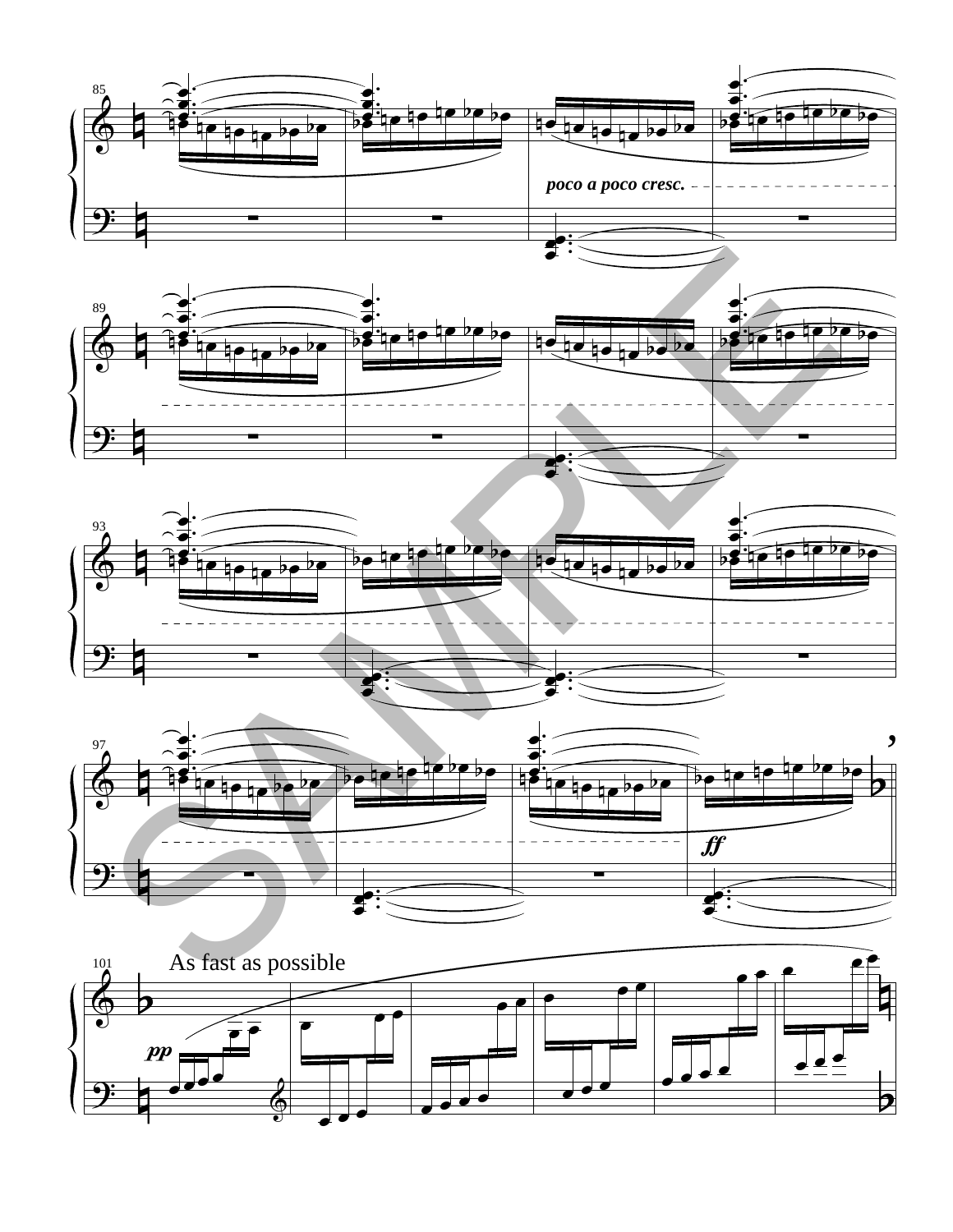







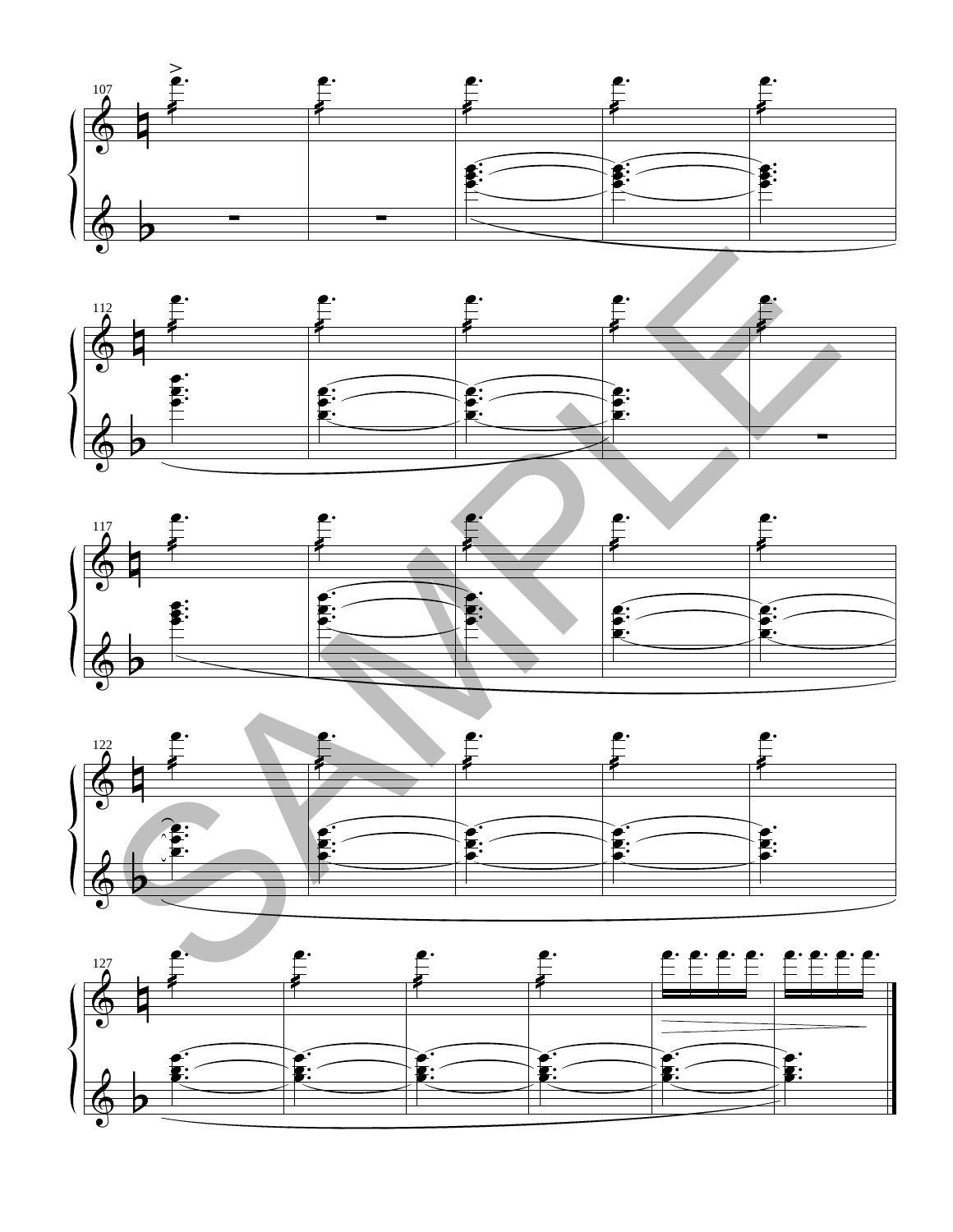IX (monochrome)









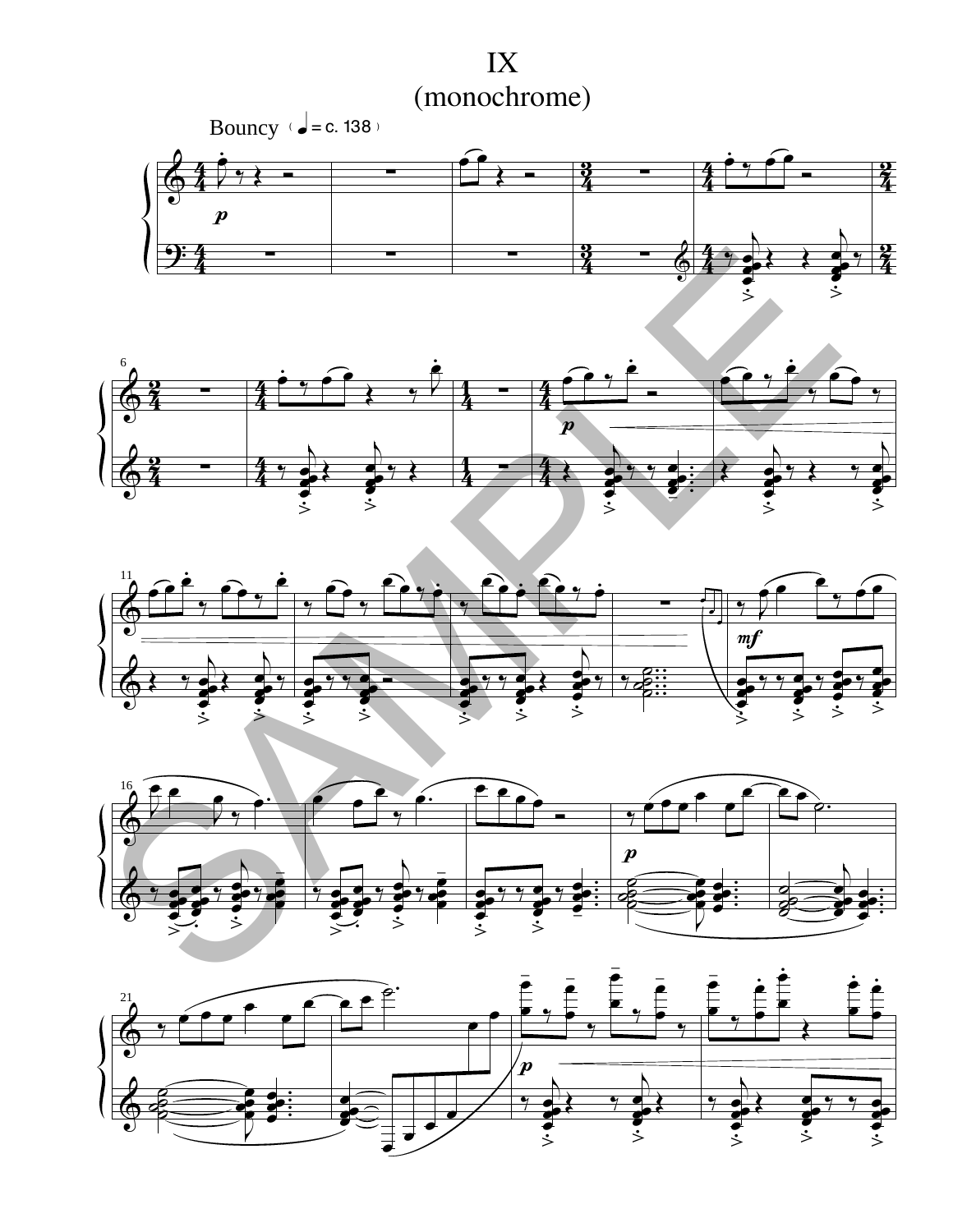







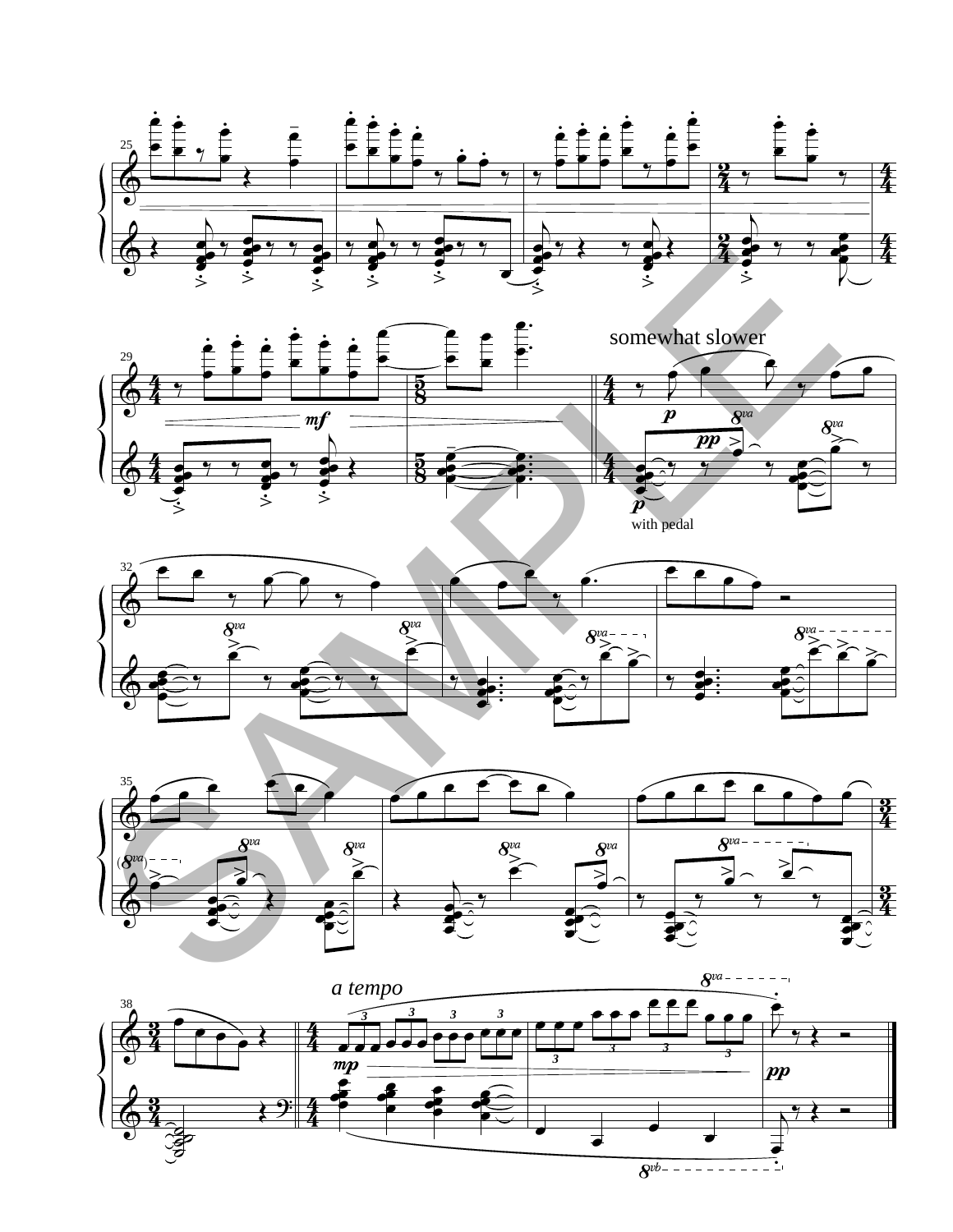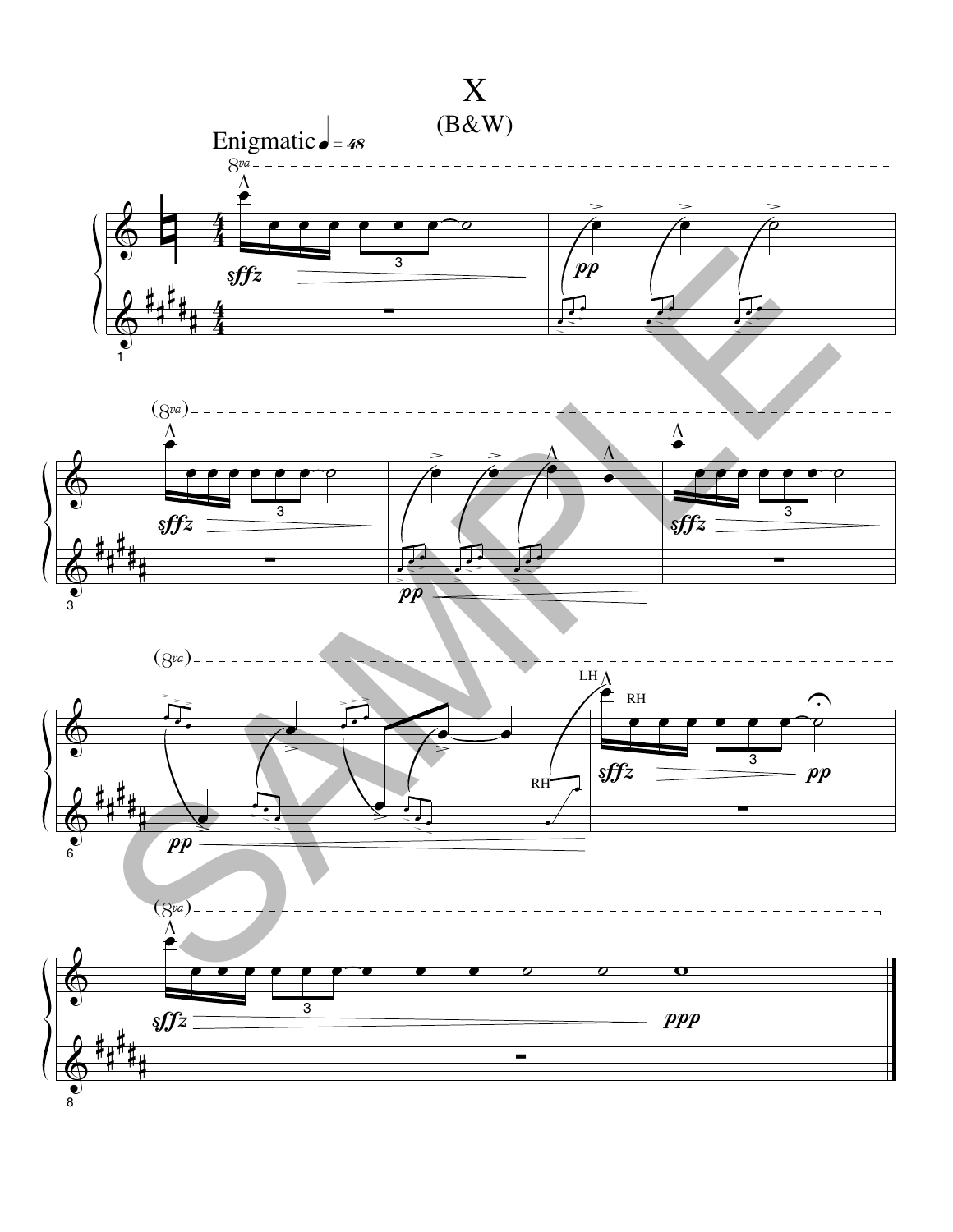





 $\blacksquare$  = low diatonic or pentatonic cluster, depending on the key signature for the clef (lowest possible notes). \* These white-note clusters should be played with the heel of the hand. The black notes played with the fingers.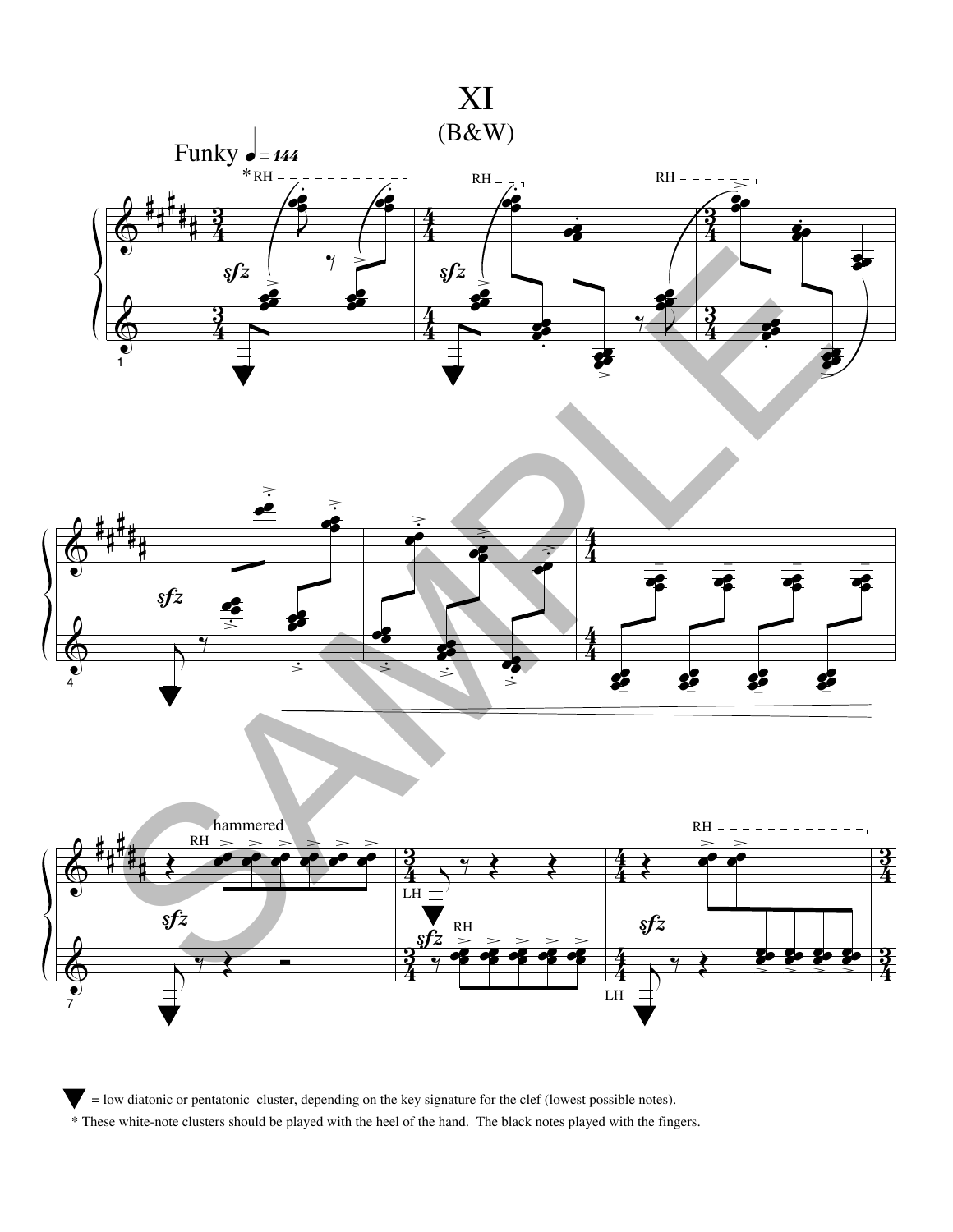



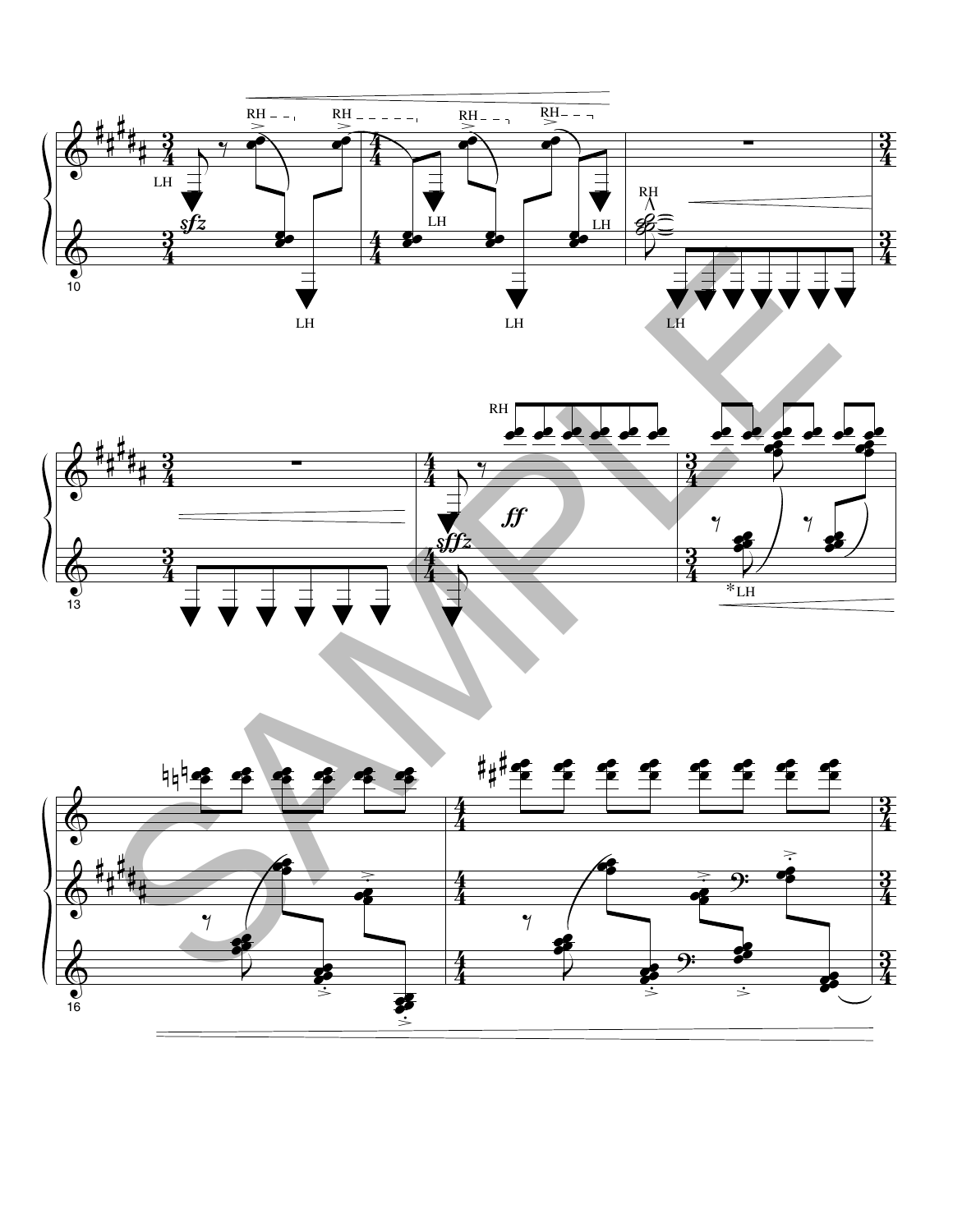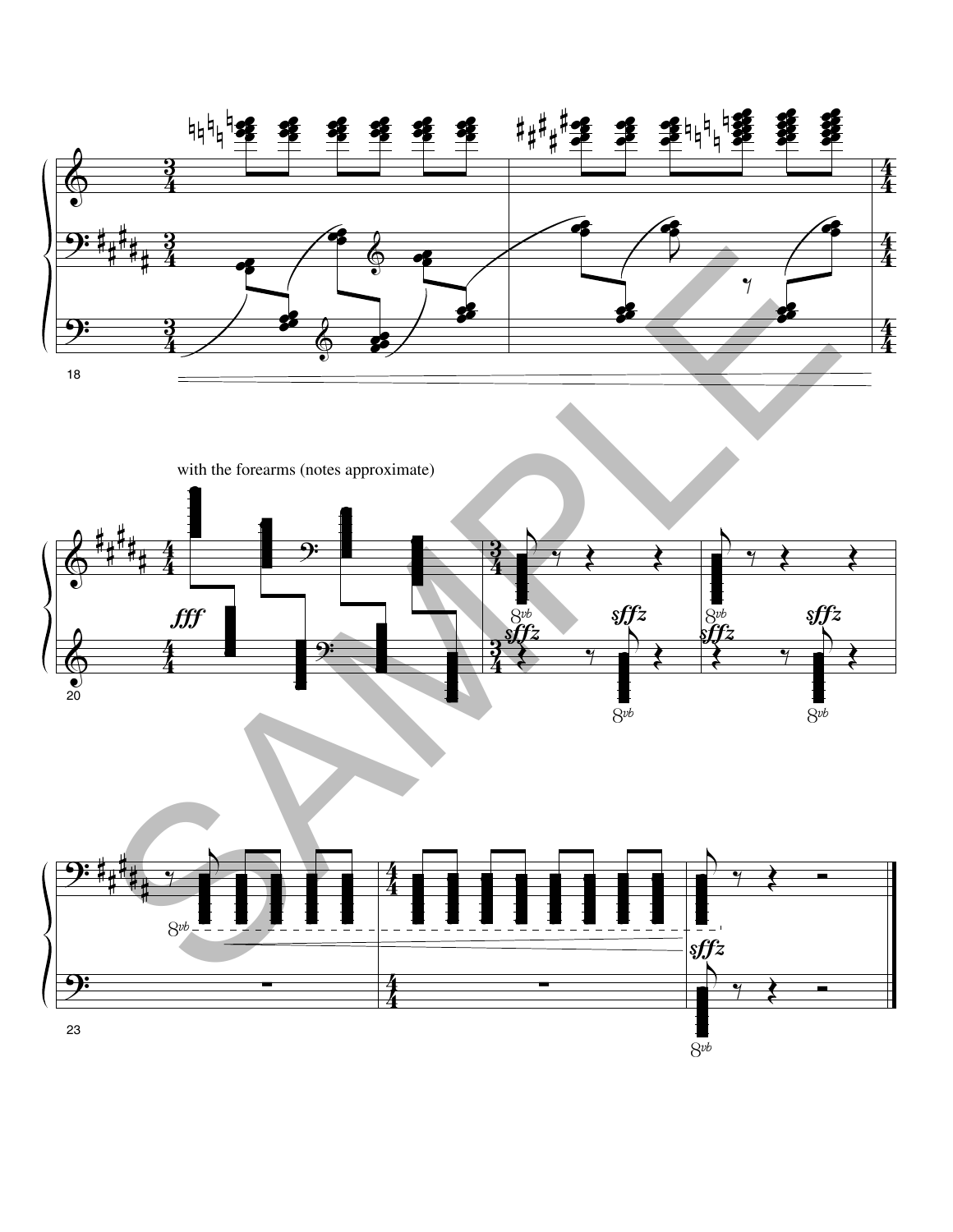XII (monochrome)

![](_page_25_Figure_1.jpeg)

\* The time signature of "0" indicates a free meter, with the notes arranged approximately proportionately (the performer should use their discretion and musicality in the exact timing of the notes). Each system should last approximately 15 sec.

\*\* This notation indicates a white-note cluster spanning the indicated pitches.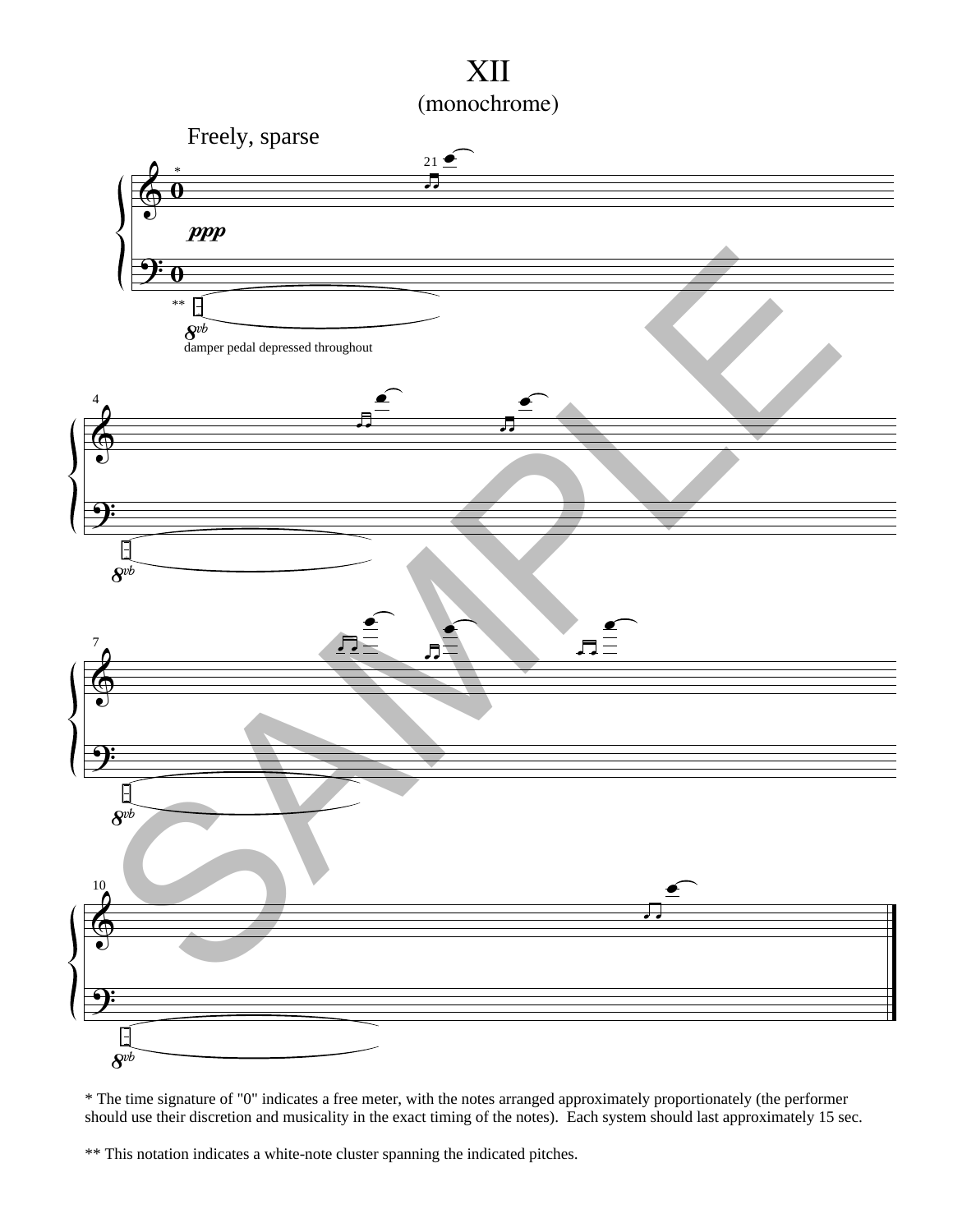XIII  $(B\&W)$ 

![](_page_26_Figure_1.jpeg)

![](_page_26_Figure_2.jpeg)

![](_page_26_Figure_3.jpeg)

![](_page_26_Figure_4.jpeg)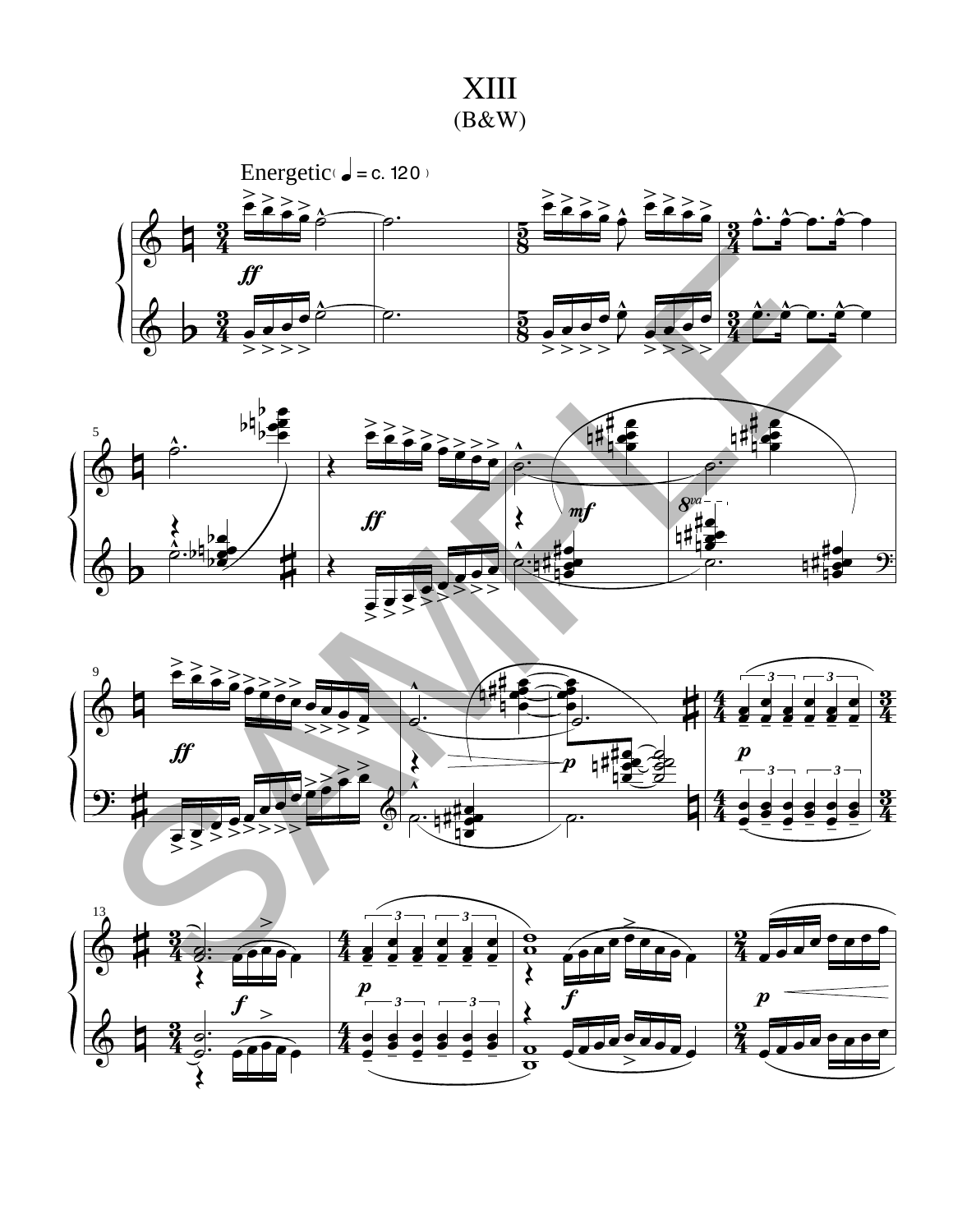![](_page_27_Figure_0.jpeg)

![](_page_27_Figure_1.jpeg)

![](_page_27_Figure_2.jpeg)

![](_page_27_Figure_3.jpeg)

![](_page_27_Figure_4.jpeg)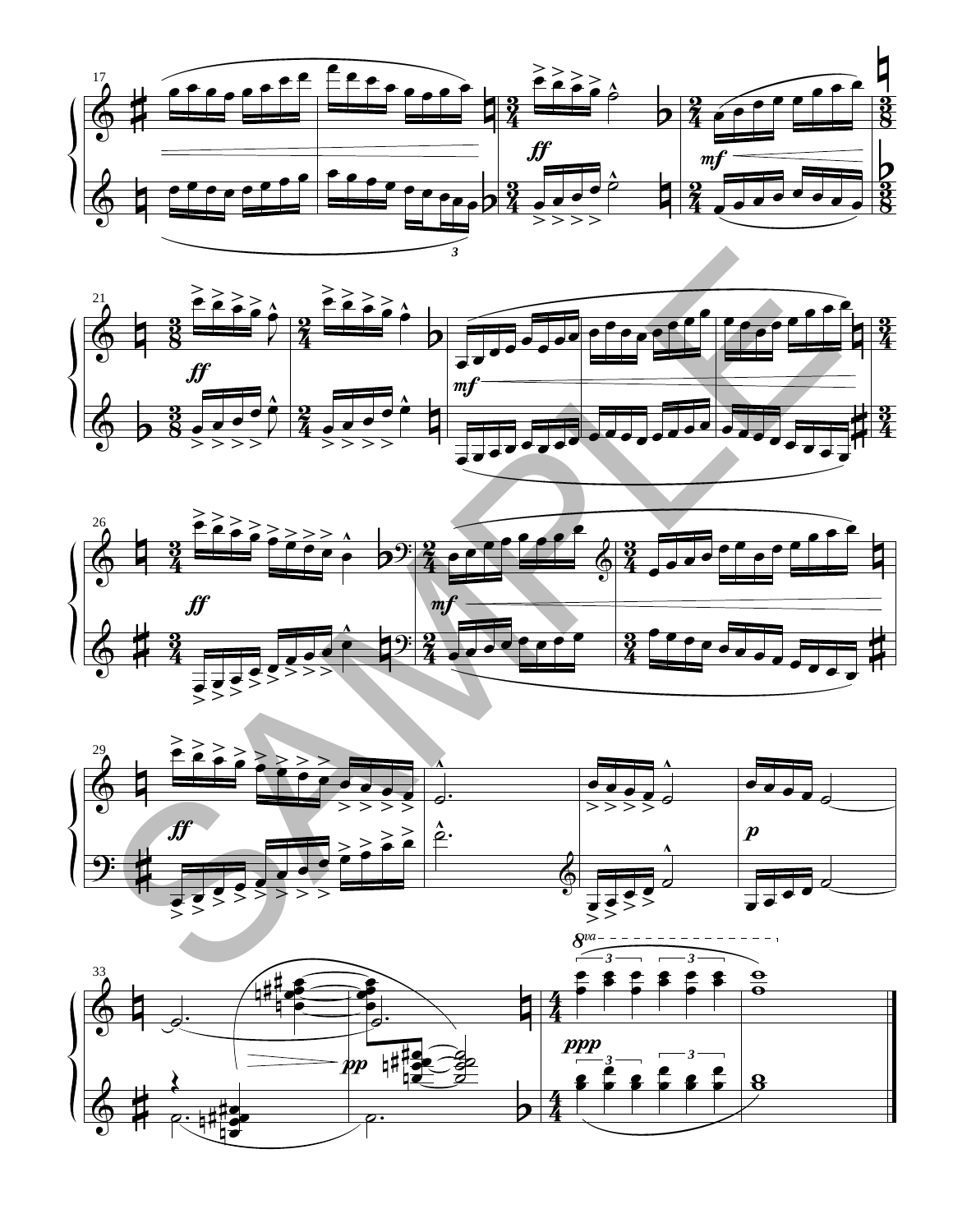![](_page_28_Figure_0.jpeg)

![](_page_28_Figure_1.jpeg)

![](_page_28_Figure_2.jpeg)

![](_page_28_Figure_3.jpeg)

\* Each measure should be felt as an independent unit.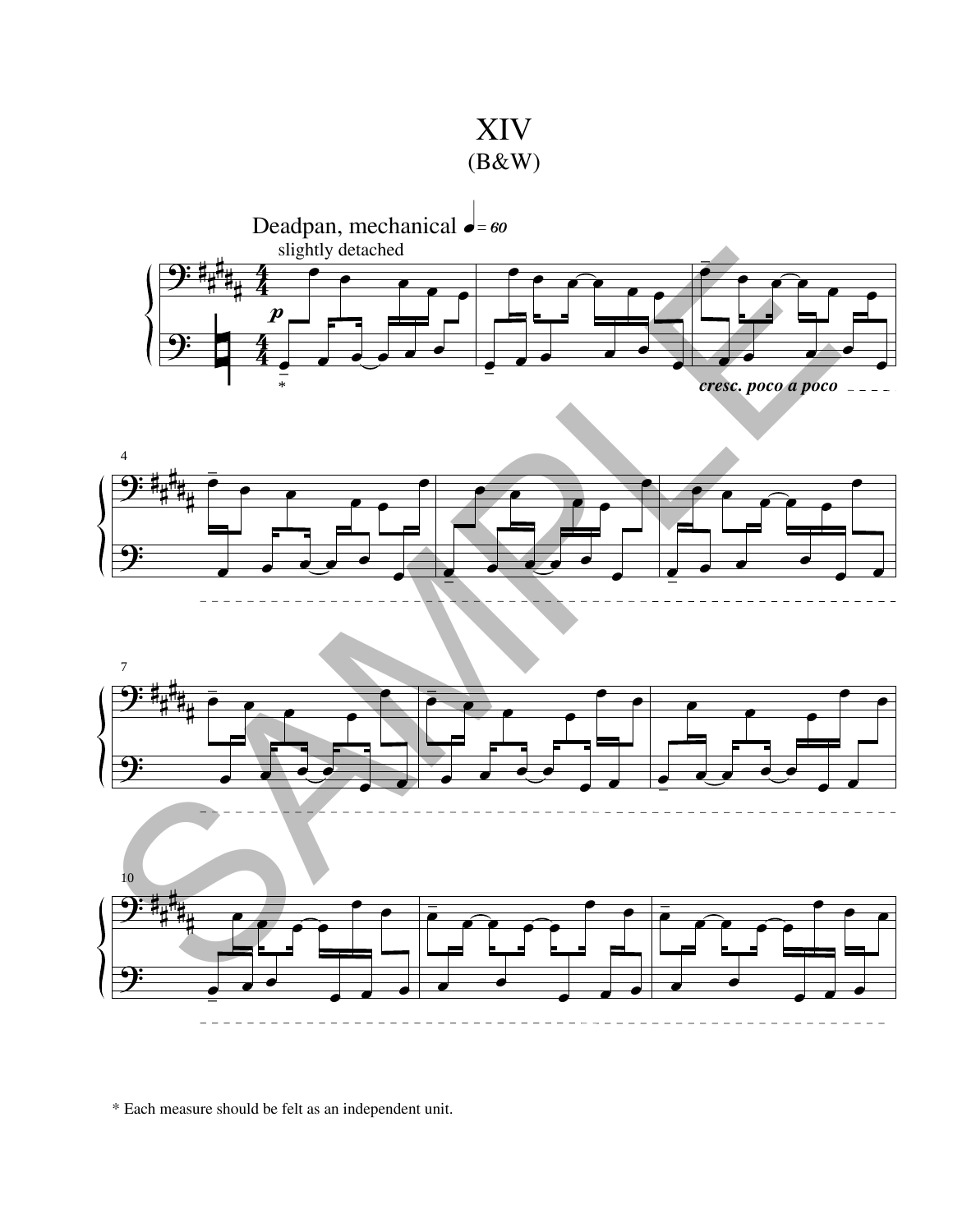![](_page_29_Figure_0.jpeg)

![](_page_29_Figure_1.jpeg)

![](_page_29_Figure_2.jpeg)

![](_page_29_Figure_3.jpeg)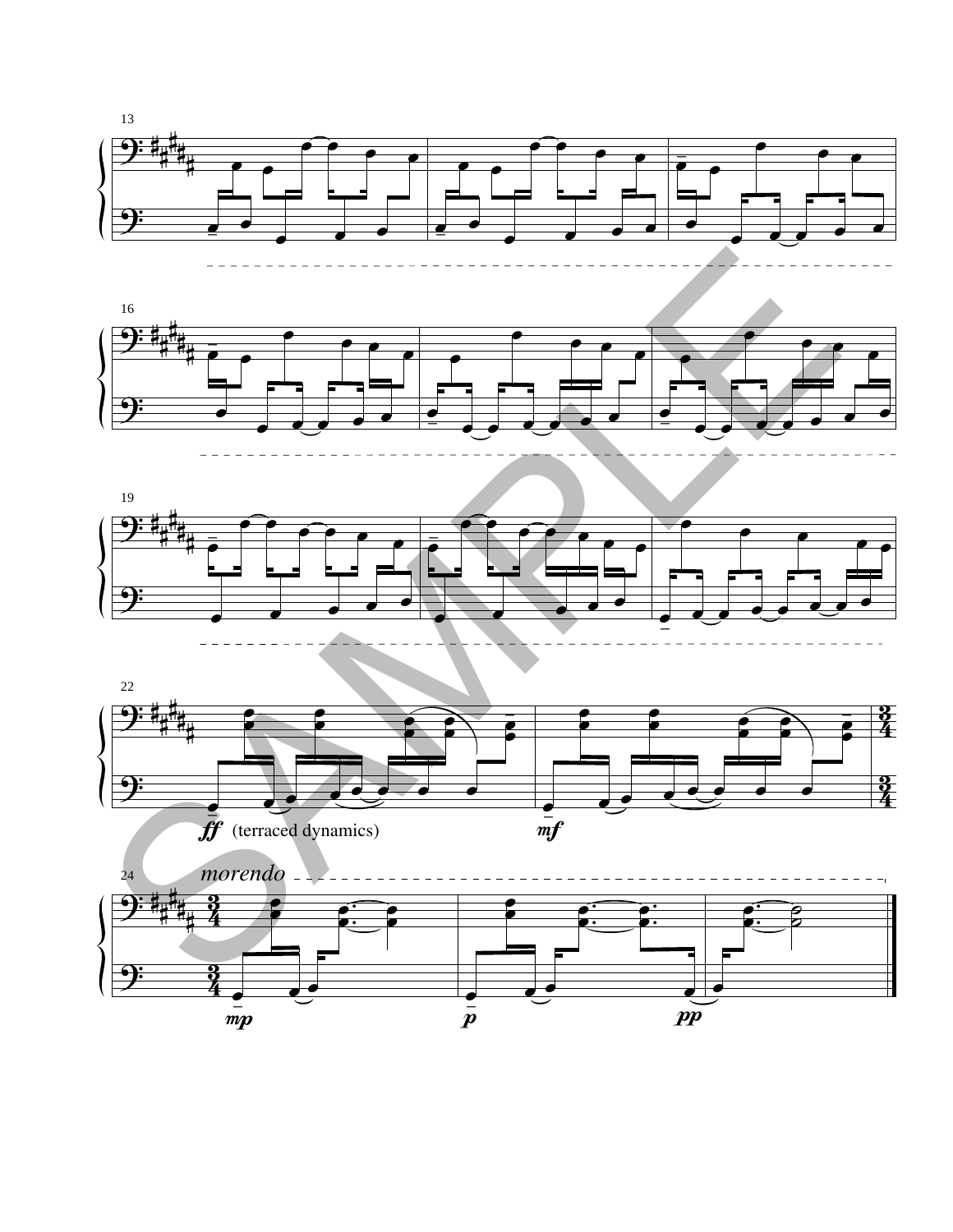![](_page_30_Figure_0.jpeg)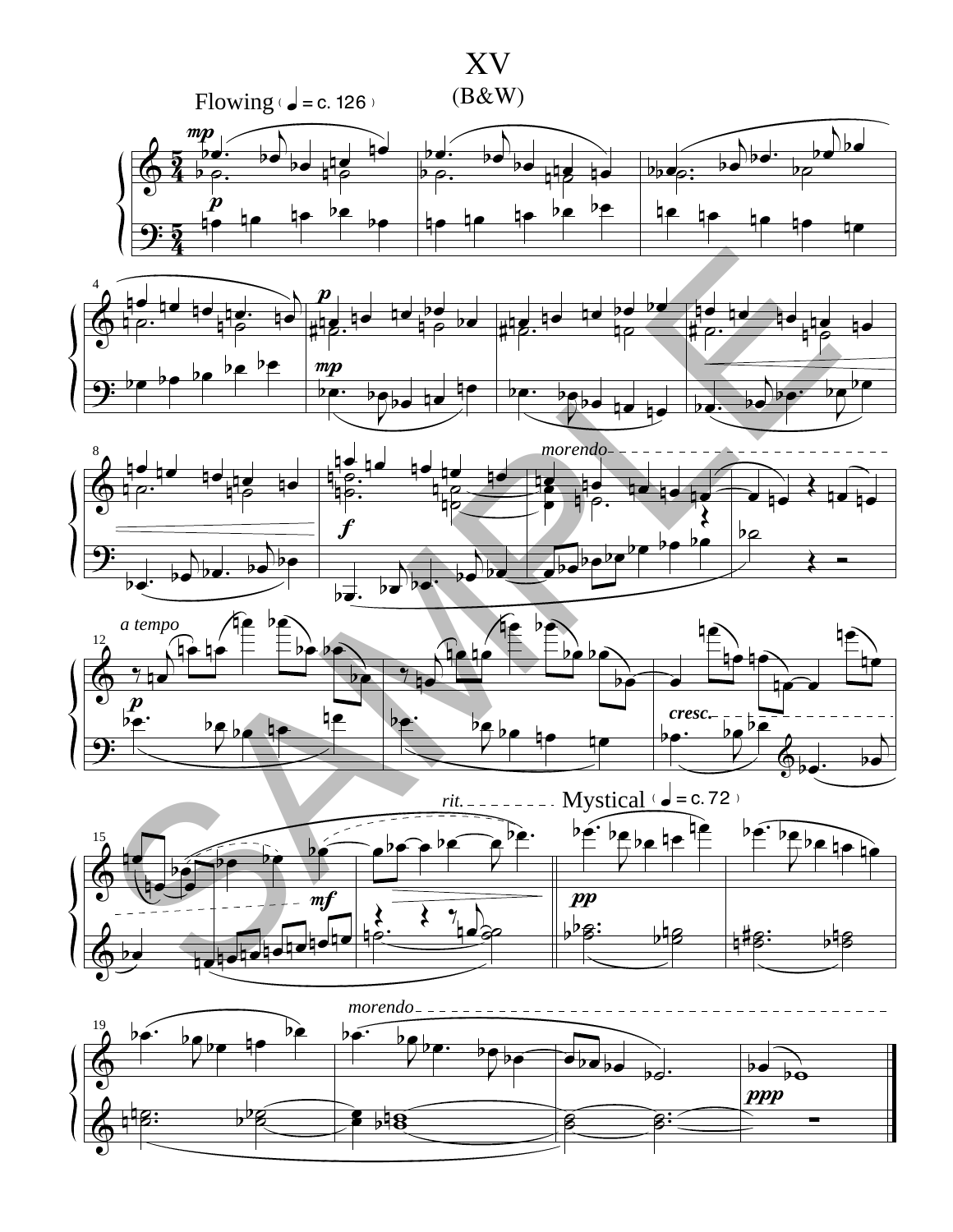![](_page_31_Figure_0.jpeg)

![](_page_31_Figure_1.jpeg)

![](_page_31_Figure_2.jpeg)

![](_page_31_Figure_3.jpeg)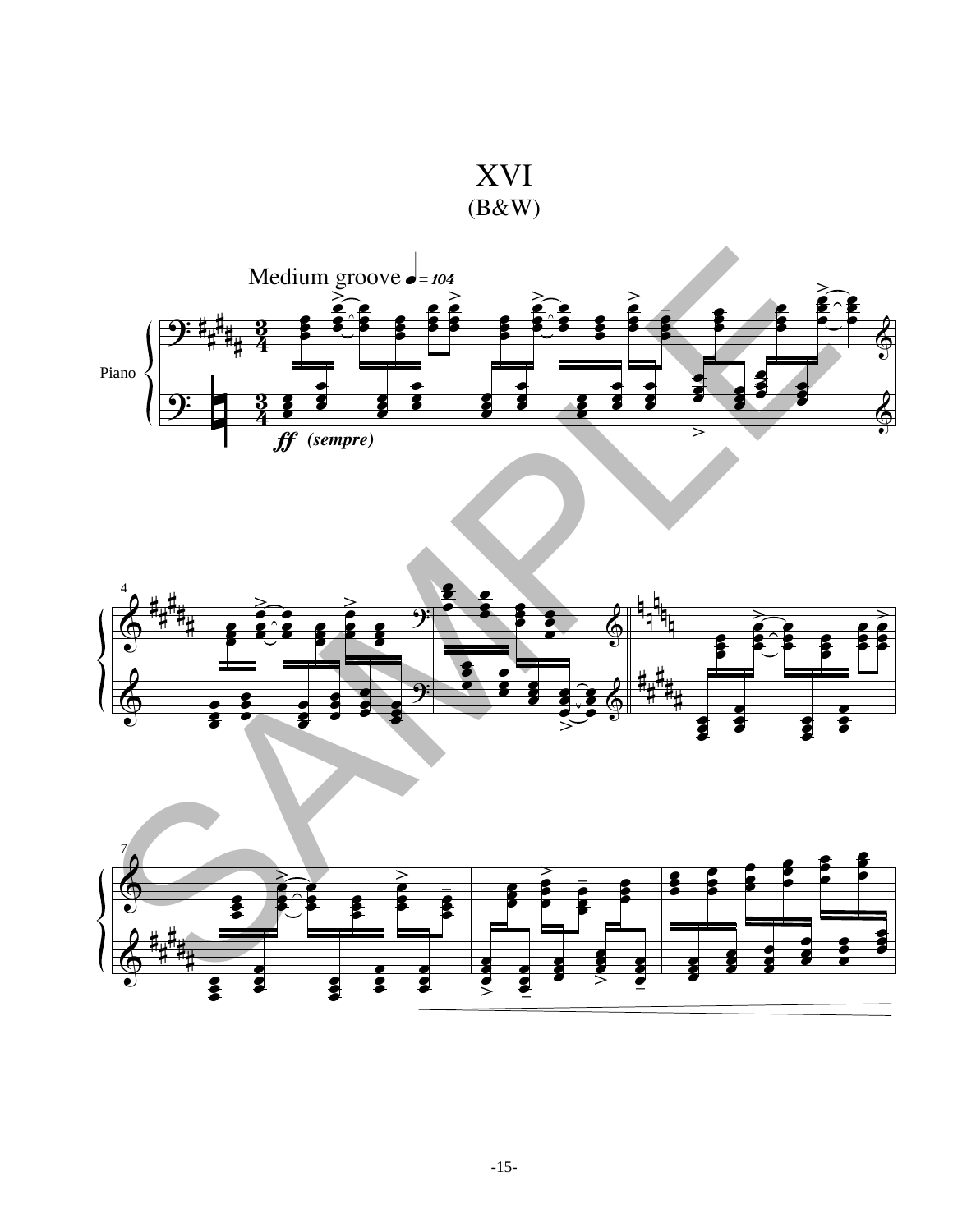![](_page_32_Figure_0.jpeg)

![](_page_32_Figure_1.jpeg)

![](_page_32_Figure_2.jpeg)

![](_page_32_Figure_3.jpeg)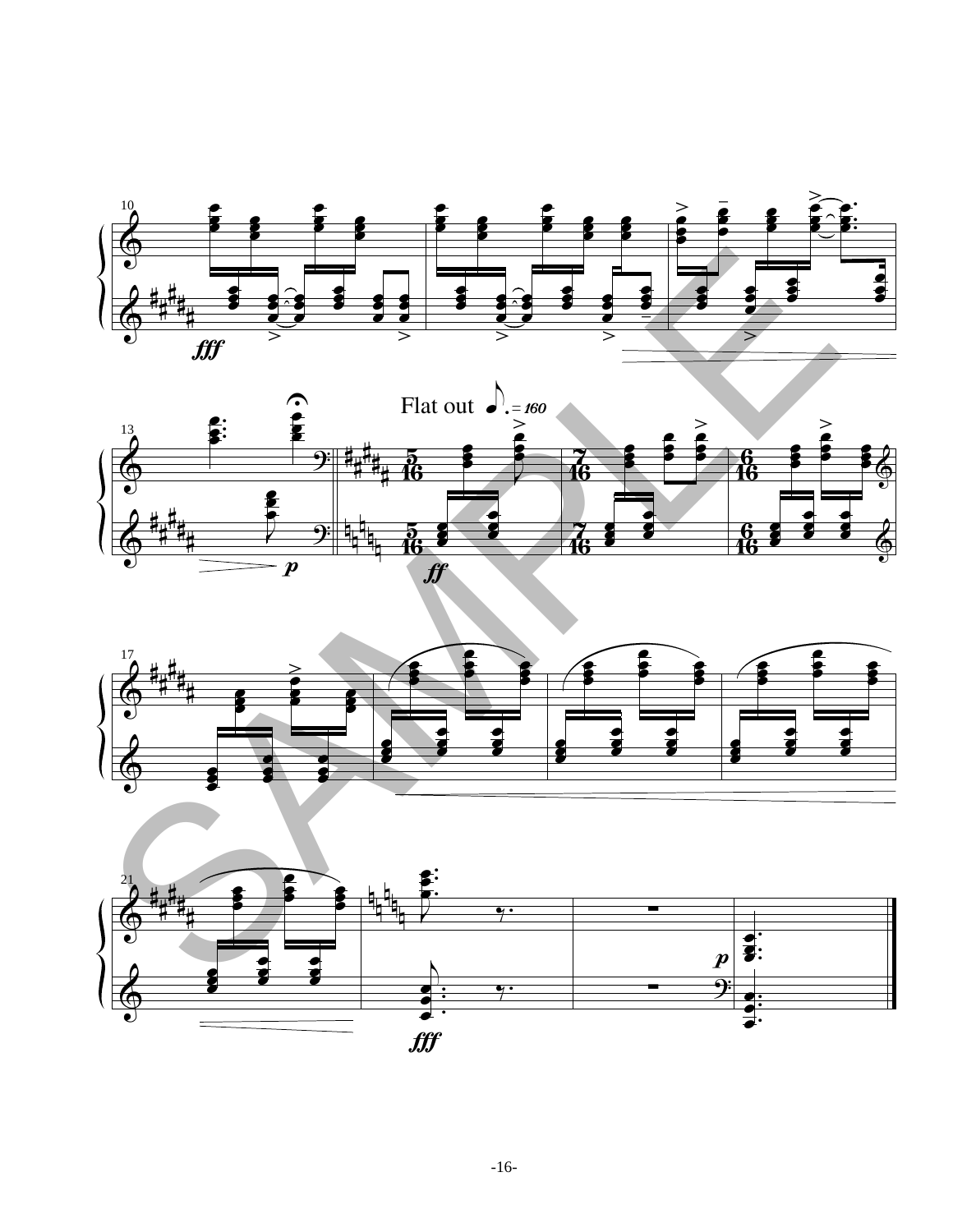![](_page_33_Figure_0.jpeg)

![](_page_33_Figure_1.jpeg)

![](_page_33_Figure_2.jpeg)

![](_page_33_Figure_3.jpeg)

![](_page_33_Figure_4.jpeg)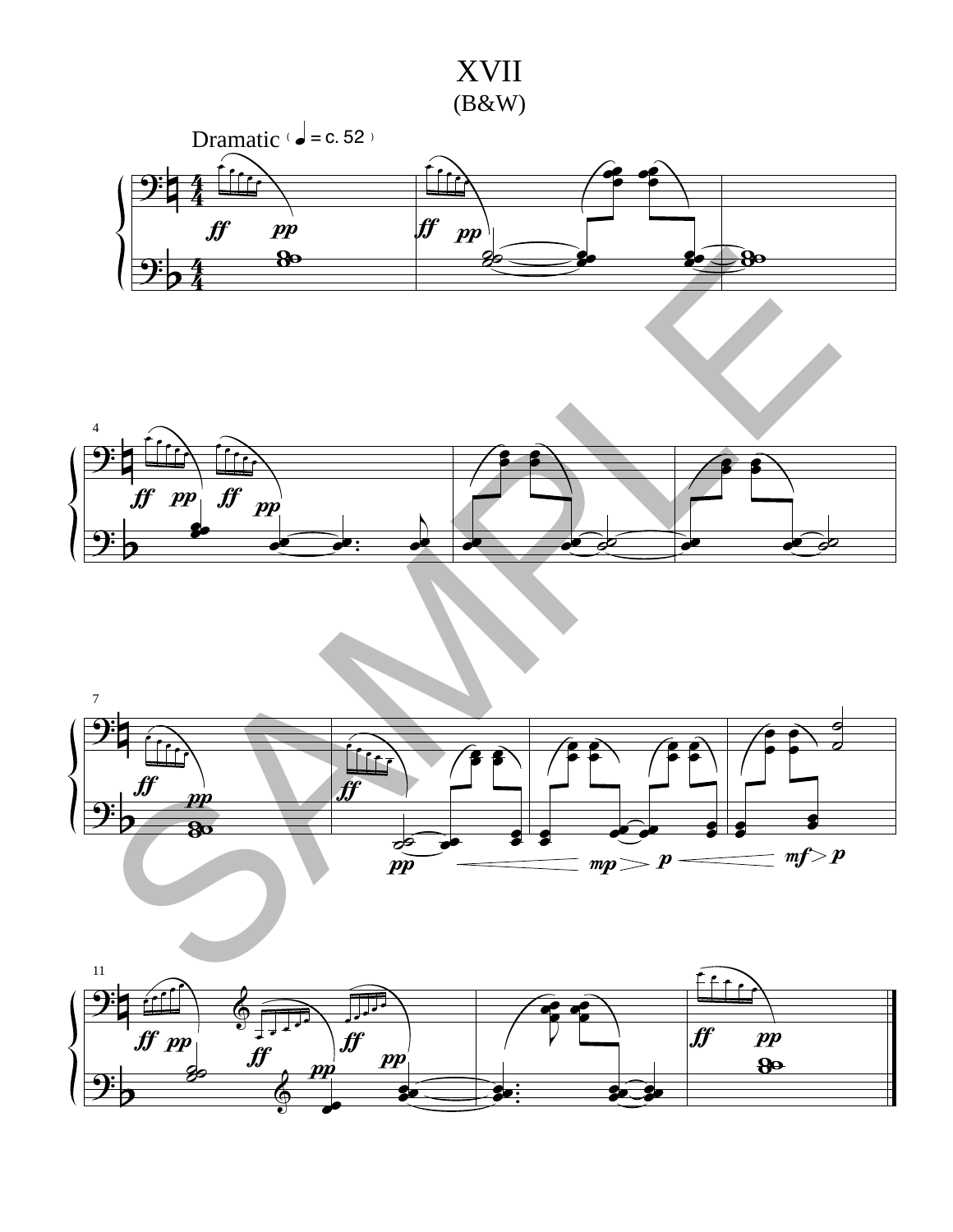XVIII (B&W)

![](_page_34_Figure_1.jpeg)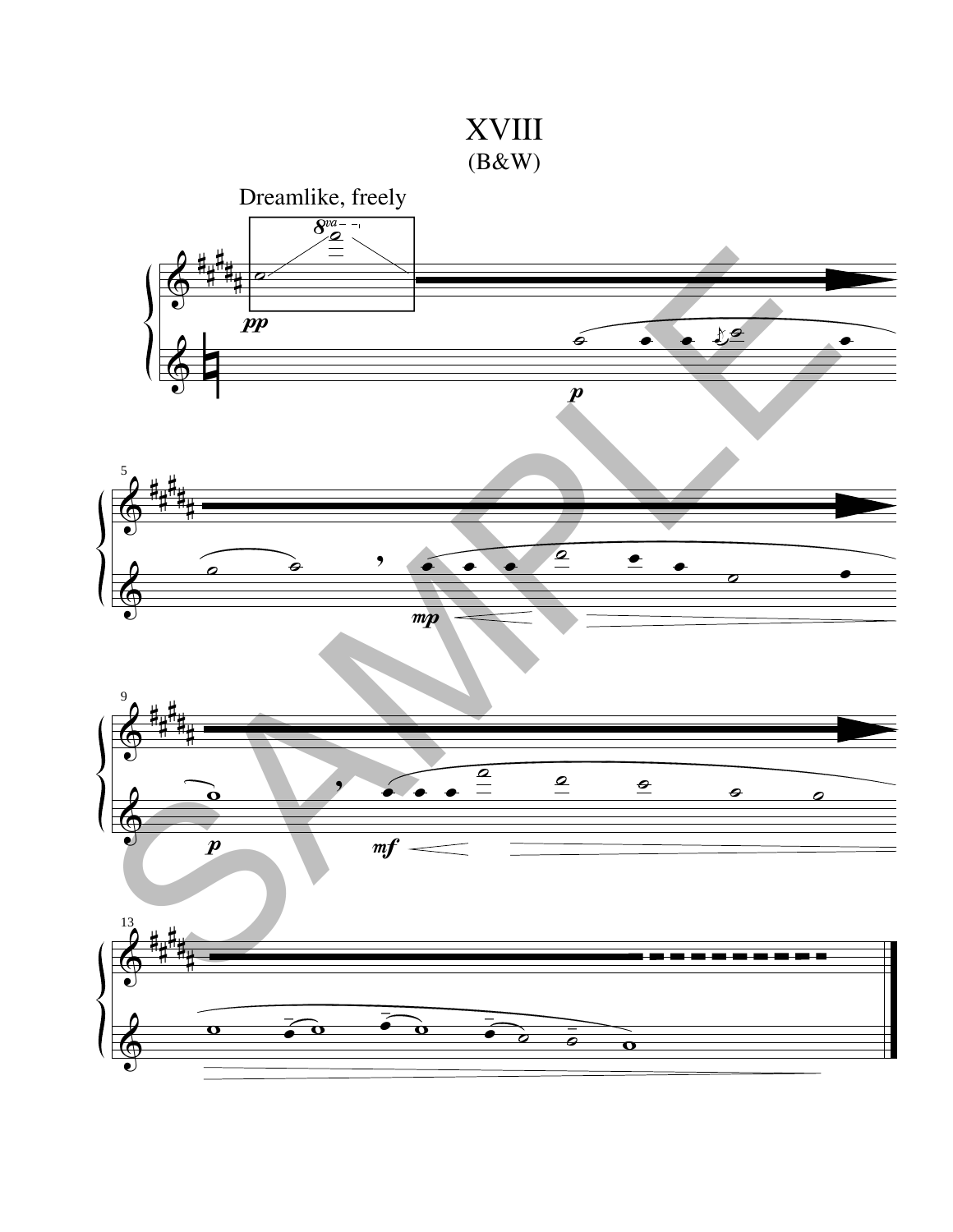XIX

(Monochrome)

![](_page_35_Figure_2.jpeg)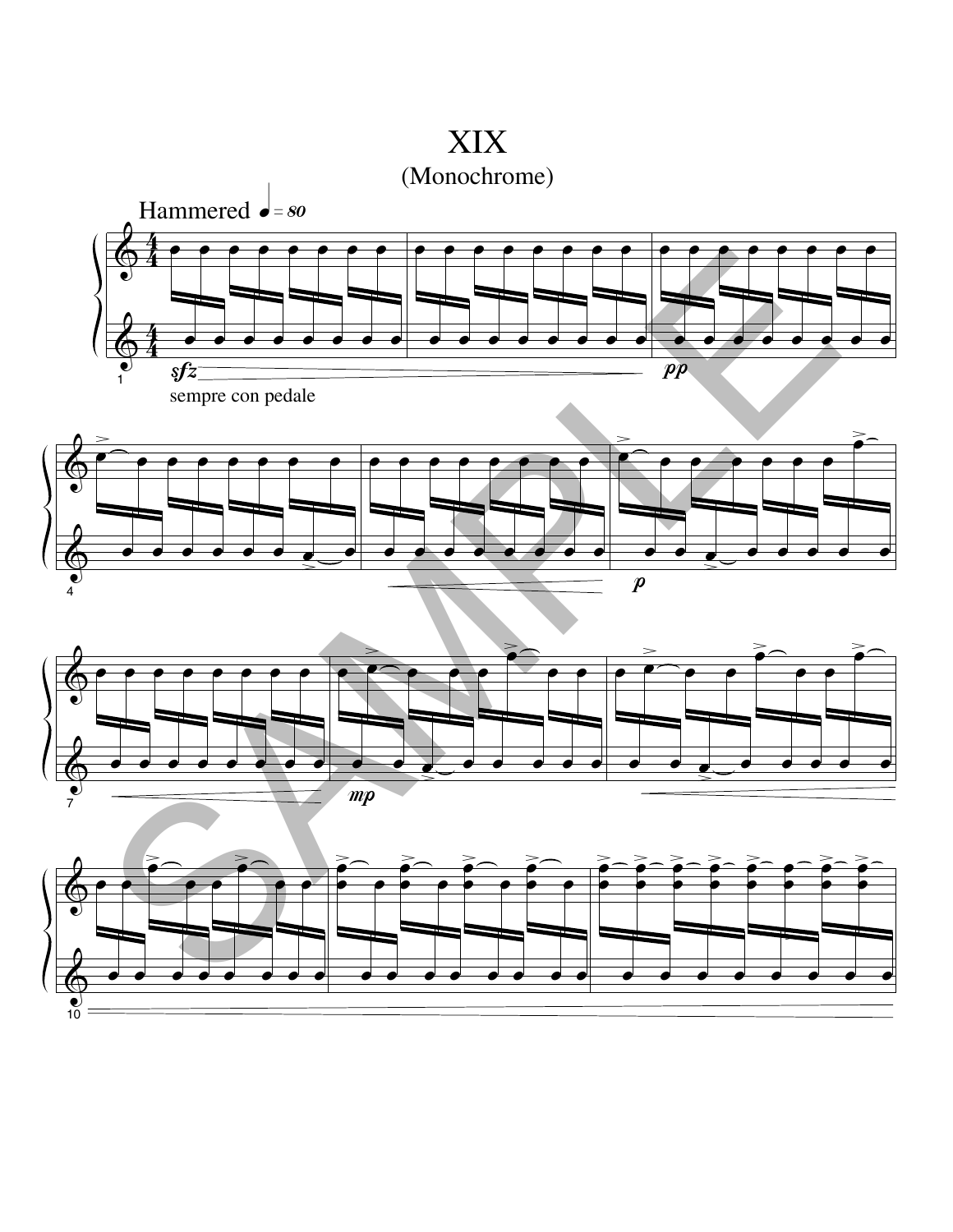![](_page_36_Figure_0.jpeg)

![](_page_36_Figure_1.jpeg)

![](_page_36_Figure_2.jpeg)

![](_page_36_Figure_3.jpeg)

![](_page_36_Figure_4.jpeg)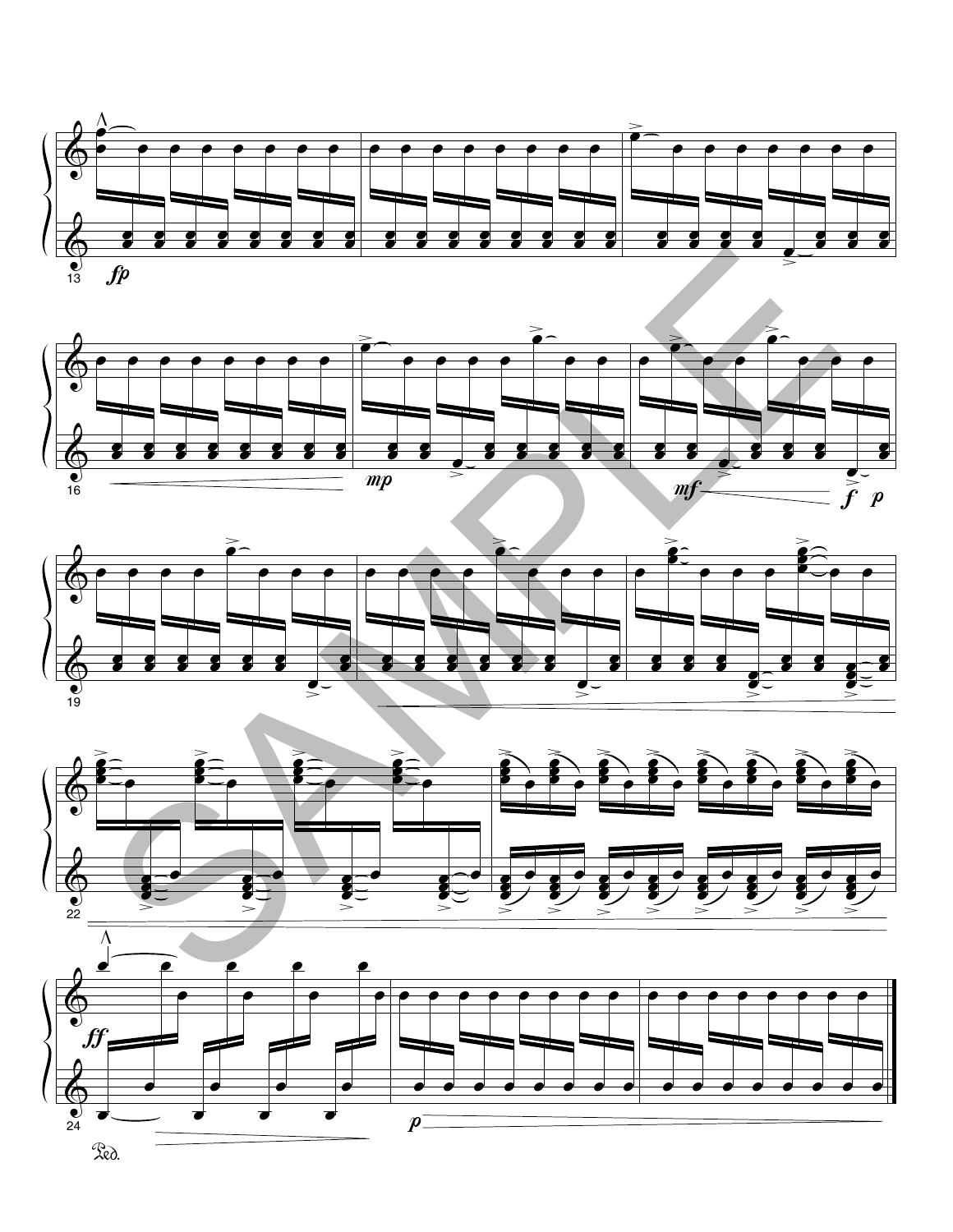![](_page_37_Figure_0.jpeg)

![](_page_37_Figure_1.jpeg)

![](_page_37_Figure_2.jpeg)

![](_page_37_Figure_3.jpeg)

![](_page_37_Figure_4.jpeg)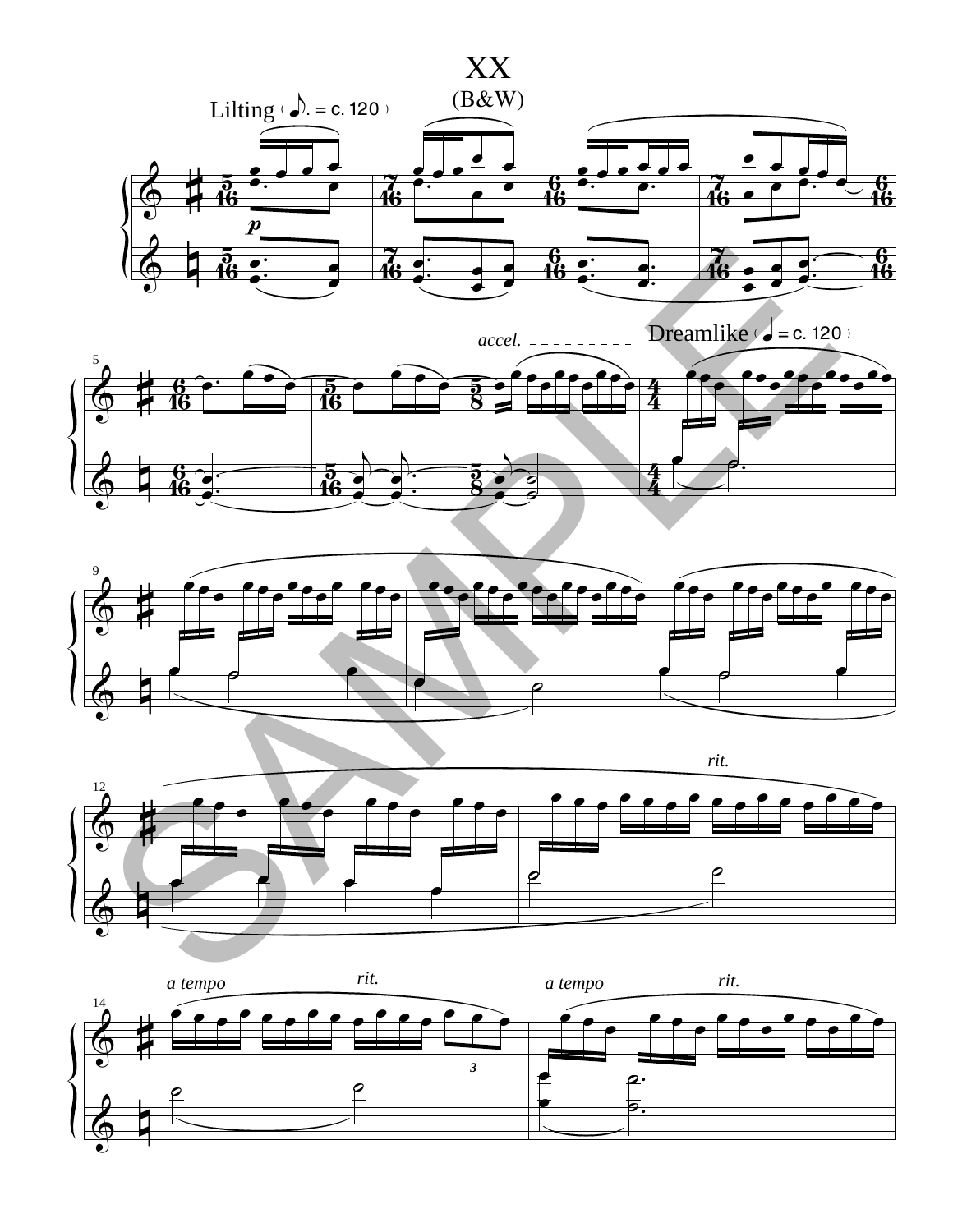![](_page_38_Figure_0.jpeg)

![](_page_38_Figure_1.jpeg)

![](_page_38_Figure_2.jpeg)

![](_page_38_Figure_3.jpeg)

![](_page_38_Figure_4.jpeg)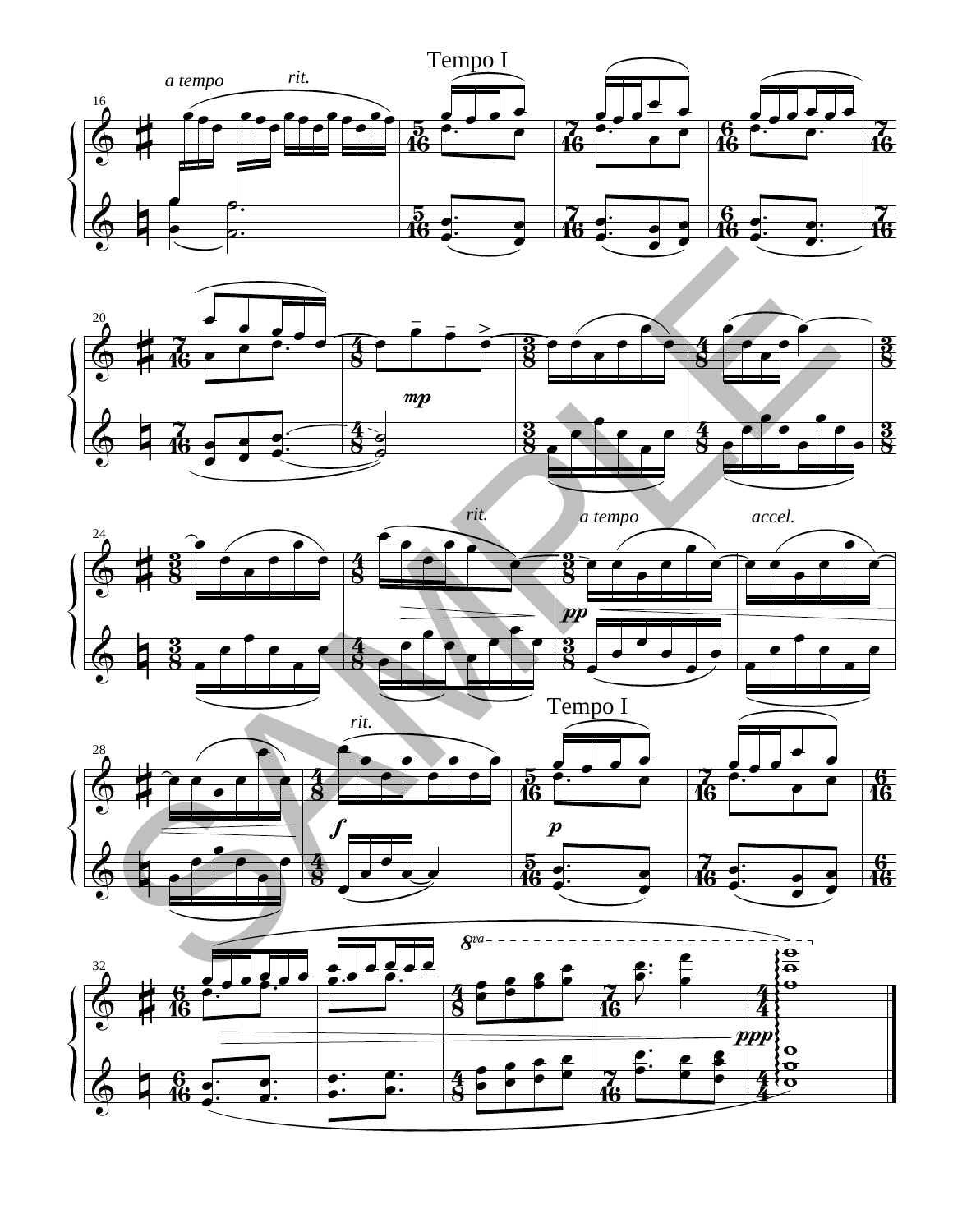![](_page_39_Figure_0.jpeg)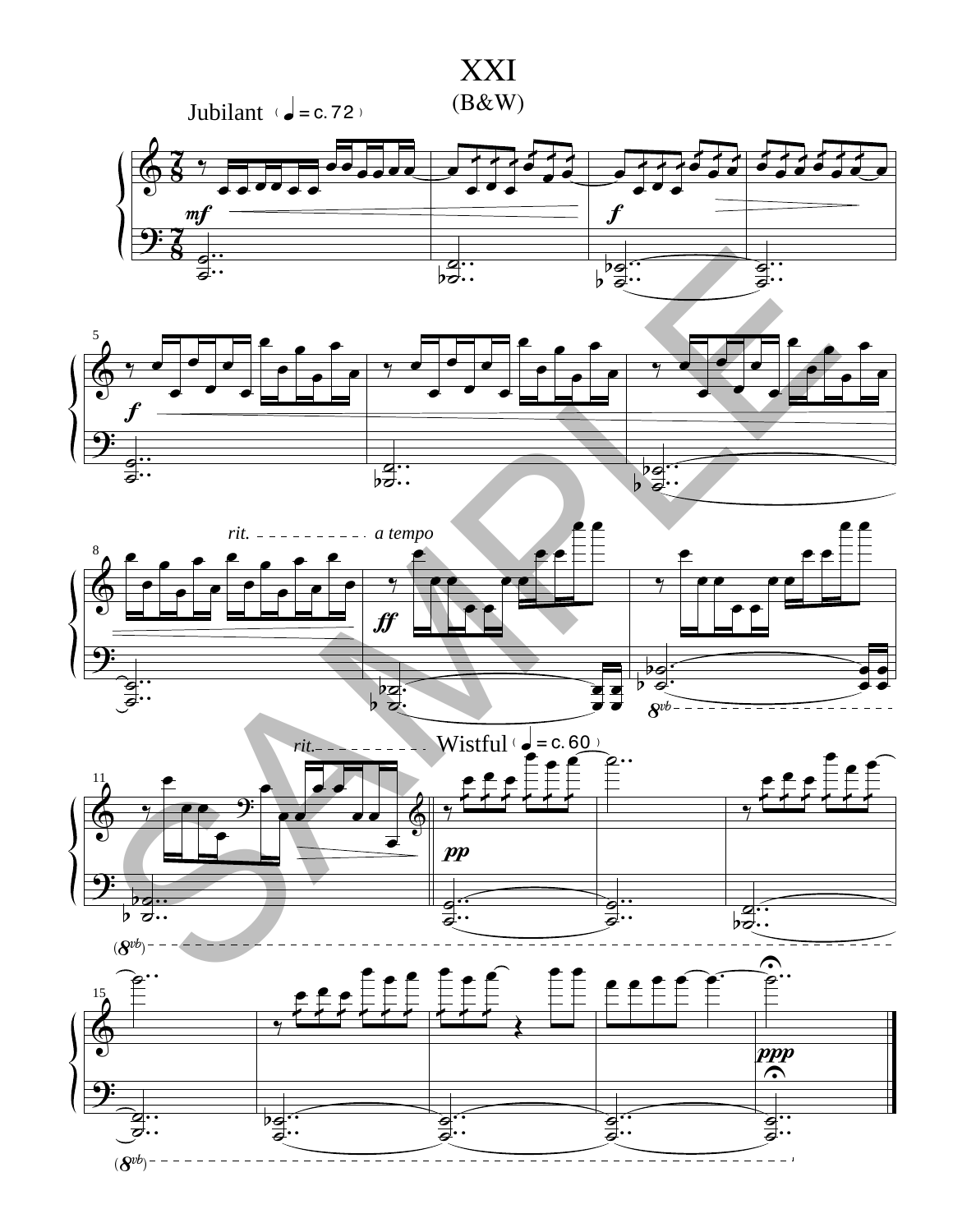## **XXII**

![](_page_40_Figure_1.jpeg)

![](_page_40_Figure_2.jpeg)

![](_page_40_Figure_3.jpeg)

![](_page_40_Figure_4.jpeg)

![](_page_40_Figure_5.jpeg)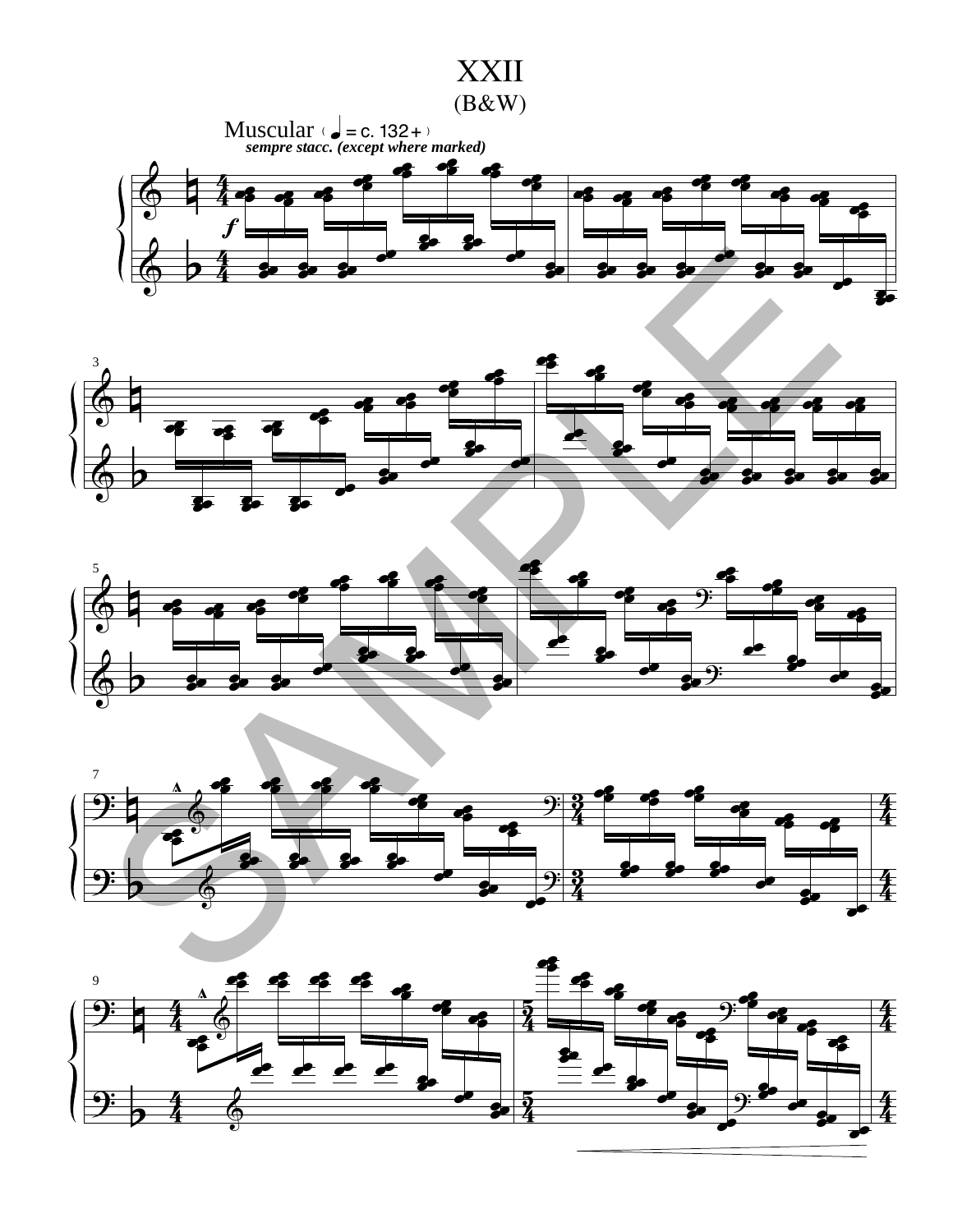![](_page_41_Figure_0.jpeg)

![](_page_41_Figure_1.jpeg)

![](_page_41_Figure_2.jpeg)

![](_page_41_Figure_3.jpeg)

![](_page_41_Figure_4.jpeg)

\* In this passage (and the similar one at the end of the movement), the white noteheads should be played natural and the black noteheads flat. The white noted should be played with the heel of the hand, the black notes with the fingers.